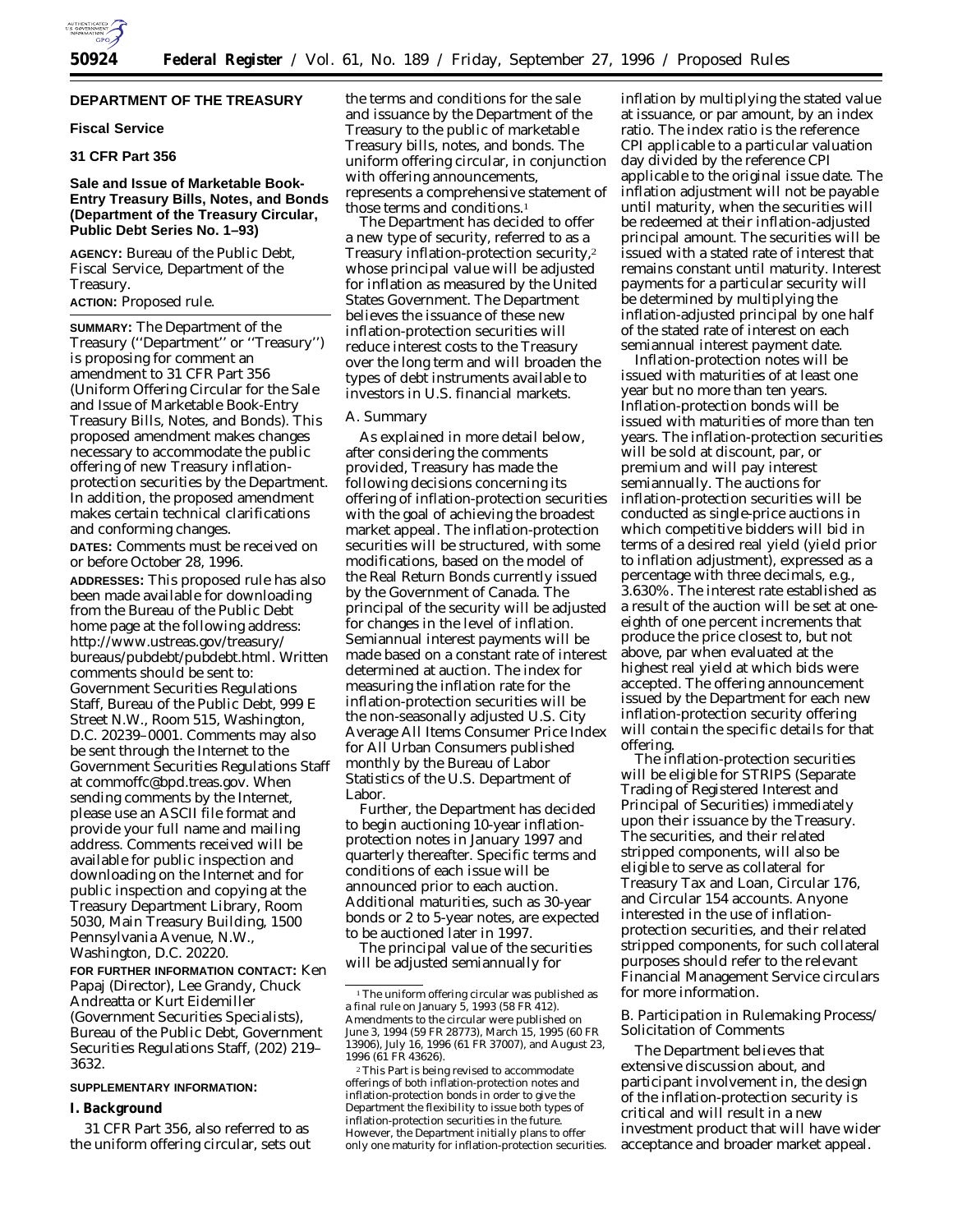In developing the structure and design features of the inflation-protection security, the Department used a wide variety of approaches to obtain the views of potential investors and market participants. It issued an Advance Notice of Proposed Rulemaking (ANPR) on May 20, 1996.3 The ANPR stated the Department's intention to issue a new type of marketable book-entry security with a nominal return linked to the inflation rate, addressed several approaches and issues to be considered in developing the features of the security and the terms and conditions for its sale to the public, and solicited comments and suggestions. Specifically, the Treasury sought comments concerning the choice of inflation index, structure of the security, auction technique, offering sizes, and maturities. Comments were also solicited on any other issues that would be relevant to the issuance of a Treasury marketable inflation-protection security.

The original 30-day public comment period on the ANPR was subsequently extended through July 3, 1996,<sup>4</sup> to allow for the submission of additional views and suggestions. On July 24, 1996 the Department held a public symposium, announced through an additional ANPR,<sup>5</sup> to discuss the advantages and disadvantages of certain proposed security structures under consideration. In addition to announcing this symposium to discuss the proposed features, the second ANPR posed additional specific questions regarding the proposed features and requested written comments in response.

Since announcing Treasury's intention to issue inflation-protection securities in May 1996, the Department staff has also held more than 30 meetings with more than 800 investors, dealers, and other interested parties in Washington, D.C., New York, Boston, Chicago, San Francisco, London, and Tokyo, and by teleconference with Melbourne and Sydney. These meetings provided forums for exchanges of ideas and opinions, and for interested parties to provide their views on the proposed new security. In developing the design and structural terms of the inflationprotection security and the proposed rule, Department staff has also spoken and consulted with various government officials and market participants in Canada, the United Kingdom, and Australia, countries that currently issue inflation-indexed securities, to gather information on their respective

countries' experience with this type of security.

## **II. Consultation and Comments**

# *A. Introduction*

The Department has received 55 comment letters, summarized herein, in response to the two ANPRs. The letters and comments were submitted by a wide range of individuals, academicians, investment management firms, dealers and institutional investors. Specifically, 6 letters were received from trade, legal and/or research organizations; 11 letters from primary government securities dealers; 7 letters from finance and economics professors; 20 letters from commercial banking, advisory, and institutional and individual investment management firms; and 11 letters from individual investors.6 In addition, the Department received numerous comments and suggestions from the investor meetings.

While spanning a wide spectrum, with a few commenters not supporting the issuance of an inflation-indexed security, the overwhelming majority of commenters favored and supported the issuance of such a marketable security. A few letters suggested that a nonmarketable security, such as a modified U.S. Savings Bond, might be a better inflation-protection investment vehicle.

The comments, while varied, expressed several consistent and reoccurring themes. These themes included the need for simplicity in structure and ease in understanding, the need for liquidity in the issues of inflation-protection securities, and a preference to have the new security conform as much as possible to Treasury's currently issued securities (e.g., use the same auction technique). Generally, there was a desire to avoid the introduction of a security that would differ widely from current market patterns and practices.

The Department has carefully considered all of the comments that were received. While the written comments are summarized below, each comment letter did not necessarily address all aspects of the proposed new security for which comments were solicited. The comments have been summarized and organized into the following five basic categories: the choice of inflation index, the type of structure, taxation issues, auction technique and initial offering amounts, and maturities.

## *B. Choice of Inflation Index*

Many commenters discussed the advantages and disadvantages of the various potential indices that could be used to measure inflation, including the indices on which the Department specifically requested comments: the Consumer Price Index for All Urban Consumers (CPI–U), the core CPI (the CPI–U minus the food and energy components of the CPI–U), the Gross Domestic Product (GDP) deflator, and the Employment Cost Index (ECI). Comments were also requested on whether a seasonally or non-seasonally adjusted series would be preferred. The letters indicated a clear consensus that the selected index should be: recognized widely, published frequently, accurate, easily obtainable, easily understood, and not revised retroactively. While each index had some support, the vast majority of those who commented on the index selection advocated that the Consumer Price Index (CPI–U) would be the most appropriate index. Many of those who recommended using the CPI– U noted that it measures the price changes for the market basket of goods and services that most investors are concerned about. Additionally, they noted that it is most similar to the indices used by other countries that currently issue indexed debt, and thus would facilitate understanding the terms of the security.

# *C. Structure*

The ANPRs proposed several structures and design features on which an inflation-protection security could be modelled. These models included: (1) A Canadian-style structure, which is a modification of the United Kingdom's index-linked gilts, in which interest is paid semiannually and the principal amount is adjusted for inflation, so that the inflation-adjusted principal and interest payments remain the same in constant dollars; (2) a zero-coupon structure; (3) a structure that would pay out principal and interest in periodic intervals, similar to a price level adjusted mortgage; and (4) a current-pay structure where all the inflation compensation and real interest is paid out semiannually. Aside from the commenters' opinions on the choice of index, the discussion of possible structures and security design features generated the most discussion and reaction since this decision would directly affect such issues as liquidity, when income is paid, investor appeal and preference, and cost of issuance to Treasury.

All of the proposed structures were commented on, with at least one

<sup>3</sup> 61 FR 25164 (May 20, 1996).

<sup>4</sup> 61 FR 31072 (June 19, 1996).

<sup>5</sup> 61 FR 38127 (July 23, 1996).

<sup>6</sup>Several commenters submitted more than one letter, with each letter counted separately in arriving at the total count of 55 letters. All of the comment letters and summaries of the investor meetings are available to the public.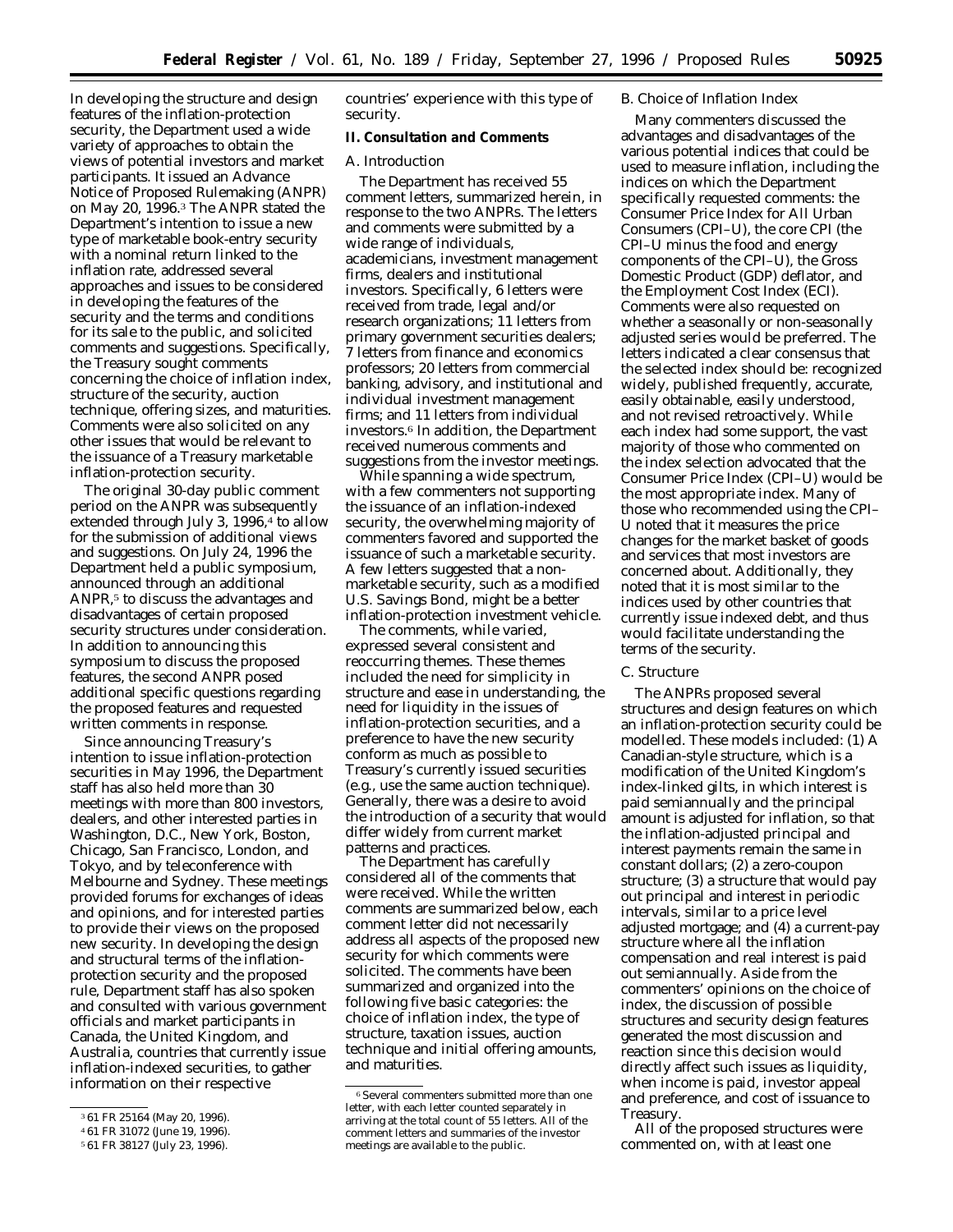commenter supporting each structure. However, the one structure that was discussed the most and was supported by the majority of commenters was the one modelled on the Real Return Bonds currently issued by the Government of Canada.

After the first ANPR was published, some commenters at the investor meetings suggested that a fourth alternative, the current-pay structure, be considered. Therefore, a second ANPR was published to solicit views on this alternative and to determine which of these structures commenters preferred. In response to the second ANPR, the majority of commenters still preferred the Canadian structure.

Many commenters expressed the view that inflation-protection securities should be eligible for stripping as soon as possible, preferably beginning with the first issue, since stripping would meet market demand for different maturities which would effectively provide for a full term structure of real interest rates. It was generally believed that the Canadian structure would make stripping easier.

There was strong support for reopenings of these securities with a general belief that reopenings would be important for market liquidity and thus would lower Treasury's borrowing costs. Several commenters favored reopenings to prevent market problems due to shortages in an issue. Other commenters believed that the interest paid on the security, rather than the principal amount, should be indexed to the CPI, essentially providing for a floating-rate security. The majority of commenters, however, said they would prefer a Canadian-style security over the current-pay structure.

#### *D. Taxation*

The subject of taxation on income earned on the securities was addressed by many respondents. Several advocated that only the interest actually paid should be taxable in the year received, while the inflation adjustment, if accrued rather than paid, should be taxable when actually received by the investor. There was much discussion about whether or not the taxation of the inflation adjustment might reduce demand by non-tax-advantaged investors and that, with the proposed tax treatment, primarily tax-advantaged investors would be initial purchasers and holders of these securities. Other commenters advocated that, regardless of the tax treatment, the tax rules should be easy to understand and administer. Others stated that any inflation adjustment payments should not be taxed.

# *E. Auction Technique and Initial Offering Amounts*

Several commenters addressed the proposed auction technique. As stated in the first ANPR, Treasury proposed that a single-price auction format be adopted with three different bidding options given for consideration. The comments overwhelmingly favored an auction technique with which the market is familiar. These commenters supported the use of the single-price auction format with competitive bids expressed on a real yield basis. The majority of the commenters recommended that interest rates be set in one-eighth of one percent increments that would result in a price at or just below par. Several of these commenters believed this would simplify stripping and facilitate reopenings of the issue. The auction processes recommended by the commenters essentially conform to those techniques currently employed by the Department.

The Department also requested comments on the appropriate size of the initial offering amounts of the auctions and stated its intention to increase the offering sizes over time. Commenters generally supported issues with offering amounts in the \$2–\$5 billion range, increased over time through reopenings.

In the first ANPR, comments were solicited on whether the Treasury should announce, prior to an auction of an inflation-protection security, that it retains, and may exercise, the option to award an amount greater or less than the announced public offering amount. Those commenters who addressed this issue stated that, while they acknowledged Treasury's right to award more or less than the announced public offering amount, such right should be exercised only under extreme circumstances. A general view was that awarding more or less than the stated offering amount would be inconsistent with Treasury's long-standing policy of regular and predictable debt issuance and would contribute to market uncertainty.

### *F. Maturities*

The subject of which maturities the Department should offer resulted in a large number of comments. The ANPR had proposed maturities of either 10 or 30 years. Those who attended the investor meetings, in general, preferred an intermediate-term security, such as a 10-year note, indicating that a 30-year maturity would be too long for the probable investors in this type of security. Some of the written comments stated that the issuance of an inflationprotection security should initially be in

the 10-year range, with a 30-year bond being included later on a regular basis. Others advocated the reverse pattern, with an initial 30-year bond issuance followed by a 10-year note. Several of the letters recommending a longer-term maturity stated that, through stripping, any investor demand for shorter-term inflation-protection securities could be met. Some argued that 10–30 years would be too long. Some also commented that, with limited knowledge of investor preferences prior to implementation of these new securities, some experimentation with different maturity sectors would be appropriate.

Several commenters expressed an interest in a shorter-term security, such as one with a 2–5 year maturity. Some commenters expressed the view that a broad range of maturities covering the short, intermediate, and long ends of the maturity spectrum, or a variation that would provide for a series of maturities in 5-year intervals, should be provided to promote liquidity and meet demand by investors with various maturity horizons.

Some commenters believed that, regardless of the maturities selected, inflation-protection securities should be auctioned at the same time as Treasury's fixed-principal securities with the same, or similar, maturities, believing that this would result in better pricing and liquidity. Others took the opposite view and recommended that the auctions not be part of the quarterly refundings because of the already large amounts of Treasury securities that are auctioned at those times.

## *G. Other*

Additional comments expressed support for the development of futures and other derivative instruments to ensure a deep and liquid market; opposition to a minimum payment guarantee in the belief that this might put downward pressure on the security's price over time; and the need to disclose potential market or interest rate risk to all investors, particularly retail investors, who otherwise might not be aware that there could be a period of negative real return.

### **III. Section-by-Section Analysis**

Based largely on the comments received in response to the ANPRs and the feedback obtained in the various investor meetings, the Department has decided to issue inflation-protection securities similar to the Real Return Bonds issued by the Government of Canada. The proposed securities also are more similar to inflation-indexed securities that have been issued in other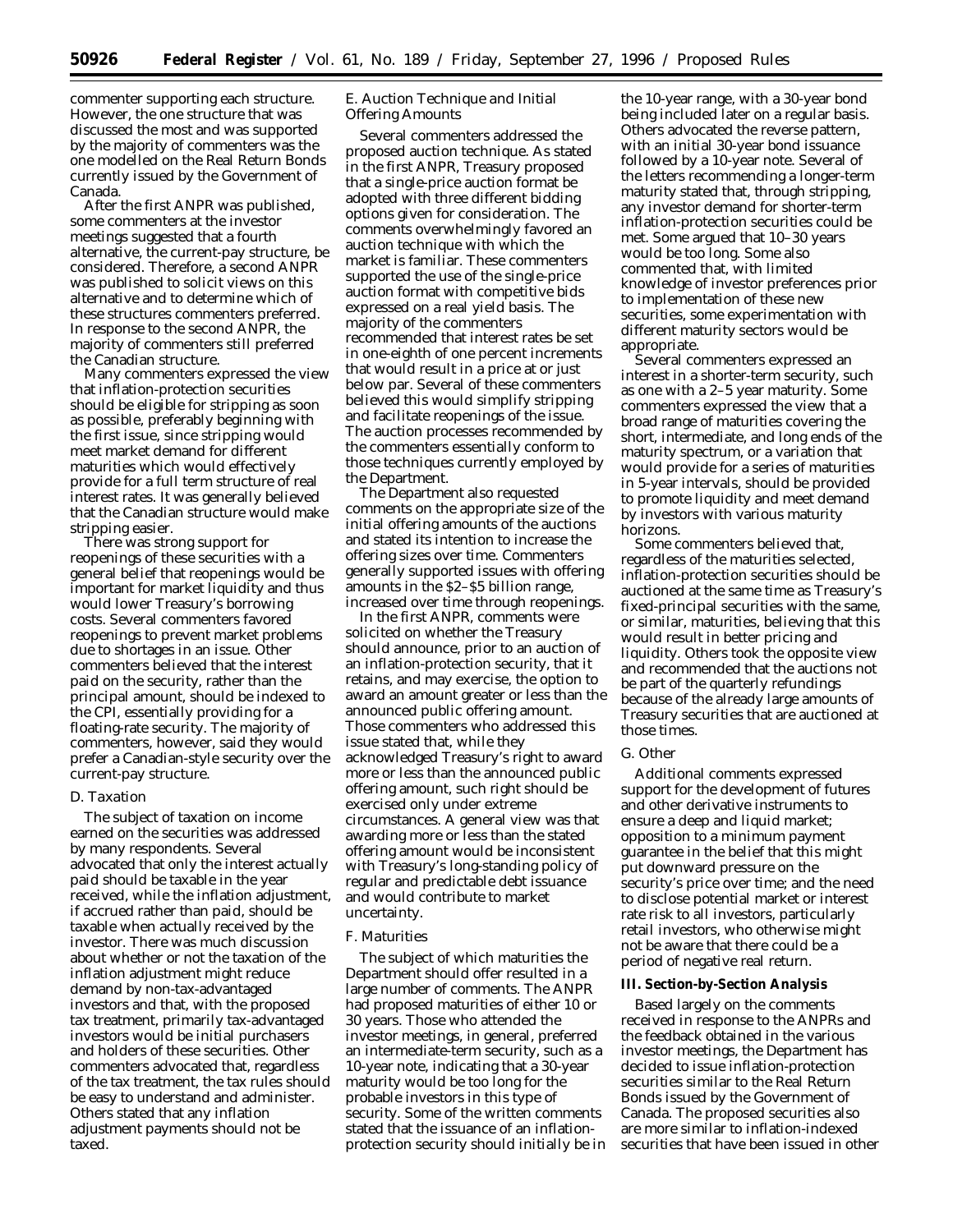countries, such as the United Kingdom, than they are to the other alternative structures presented in the ANPRs. Under the Canadian structure, the principal amount of the security is adjusted for inflation so that the adjusted value remains the same in constant dollars. The interest rate remains fixed throughout the life of the security, and interest payments are based on the security's inflationadjusted principal at the time the interest is paid.

The Department believes that the similarity of the proposed structure to inflation-indexed securities issued by other countries is a positive feature. Since many investors are already familiar with this structure, the liquidity of the security on a global basis may be enhanced. In addition, the two structures presented in the ANPRs that would have provided greater cash flows (i.e., paying out the inflation adjustment of the principal and/or interest at periodic intervals) during the period the security was outstanding were not selected because they would have been more complicated and would have carried more reinvestment risk than the Canadian model securities. The other structure presented in the first ANPR, a zero-coupon inflation-indexed security, is being accommodated by making the inflation-protection securities eligible for stripping in the commercial bookentry system, i.e., TRADES (Treasury/ Reserve Automated Debt Entry System), immediately upon issuance.

Of the price or wage indices under consideration, the non-seasonally adjusted CPI–U was selected because it is the best known and most widely accepted measure of inflation. This index was also the choice of a substantial majority of commenters to the ANPRs.

Commenters also advocated using the same auction process (e.g., bidding procedures) for inflation-protection securities that is currently used for other marketable Treasury securities. Accordingly, Treasury has decided to use a single-price auction, with bidding on the basis of real yield, expressed with three decimals. The interest rate will be set at the one-eighth of one percent increment that produces the price closest to, but not more than, par when evaluated at the highest real yield awarded to competitive bidders.

As is the case with all marketable Treasury securities, the size and specific terms of the initial issue of the inflationprotection security will be announced shortly before the first auction. The Treasury intends to begin by issuing 10 year inflation-protection notes on January 15, 1997, and on a quarterly

basis thereafter (i.e., the 15th of April, July, October and January). Additional maturities are expected to be auctioned within a year of the first auction of 10 year notes.

This proposed amendment, when finalized, would make the necessary revisions to accommodate the sale and issuance of marketable book-entry Treasury inflation-protection securities. This rule would amend §§ 356.2, 356.3, 356.5, 356.10, 356.12, 356.13, 356.17, 356.20, 356.25, 356.30, 356.31, 356.32, Appendix B, and Exhibit A of the uniform offering circular. This rule also would create two new appendices-Appendix C and Appendix D.

# *A. Definitions*

Specifically, the terms ''business day,'' ''Consumer Price Index,'' ''daily interest decimal,'' ''index,'' ''index ratio,'' ''inflation-adjusted principal,'' ''real yield'' and ''reference CPI'' have been added to the listing of definitions in § 356.2.

Several other definitions have been slightly modified to incorporate minor conforming changes. For instance, the definition of ''book-entry security'' has been modified by adding a sentence referencing the two systems in which marketable Treasury book-entry securities may be held—TRADES and TREASURY DIRECT. Also, the definition of ''par amount'' has been modified slightly to indicate that the term refers to the stated value of a security at original issuance (i.e., the date from which interest accrues). The meaning of the term, however, essentially remains unchanged. For example, for Treasury bills and fixedprincipal securities, the par amount still is the principal amount to be paid at maturity. For inflation-protection securities, par amount does not include an inflation adjustment after issuance. Further, par amount refers to the amount at which all marketable Treasury securities (including inflationprotection securities) will be maintained and transferred in TRADES or TREASURY DIRECT.

The definition of ''settlement amount'' also has been modified to indicate that, for inflation-protection securities, such amount includes an inflation adjustment, if any. This could happen in the case of reopenings or when the date interest begins to accrue is different from the actual issue date. For fixed-principal securities, the definition of settlement amount is unchanged. Readers should refer to Appendix B, Section III, for examples of settlement amount computations for inflation-protection securities.7

#### *B. Conforming Changes*

Changes have been made to § 356.3 to reflect more completely the operation of TRADES. In this system, marketable Treasury book-entry securities are held through a tiered system of ownership, and Treasury discharges its payment obligation when payment is credited to a person's or entity's account maintained at a Federal Reserve Bank. The system is described in Treasury's rules for Treasury securities held in TRADES.8 The changes to § 356.3 also clarify Treasury's payment obligation with respect to Treasury securities held in the TREASURY DIRECT system. This section has also been modified to note that inflation-protection securities are maintained and transferred at their par amount in both systems. Adjustments for inflation are not included in the par amount.

In § 356.5, the description of Treasury securities has been modified to distinguish between Treasury securities with fixed-principal amounts and those whose principal amounts will be adjusted for inflation. The Department will nonetheless continue to refer to securities with a fixed-principal amount as ''Treasury notes'' or ''Treasury bonds'' in official Treasury publications, such as the offering announcement and auction results press release, as well as in auction systems. Securities whose principal amounts will be adjusted for inflation will be referred to as ''Treasury inflation-protection notes'' or ''Treasury inflation-protection bonds.'' New paragraphs  $(b)(2)$  and  $(c)(2)$  provide a brief description of such inflationprotection securities.

In paragraph 356.12(a), a change has been made to clarify that, for reopenings of all securities, bidding will be in terms of par amount. It is noted, however, that in the case of reopenings of inflationprotection securities, the par amount of awarded bids will be multiplied by the applicable index ratio for the additional (reopening) issue date to determine the settlement amount. Treasury will provide this index ratio in the offering announcement for the reopened security. Readers are referred to Appendix B, Section III, Paragraph B of the proposed rules for an example that

<sup>7</sup> The examples in Appendix B, Section II, pertaining to price computations for fixed-principal securities do not include settlement amount calculations. However, settlement amounts in those examples can be derived by multiplying the price in terms of a percentage of par by the awarded par amount and by adding to that amount any accrued interest.

<sup>8</sup> 61 FR 43626 (August 23, 1996).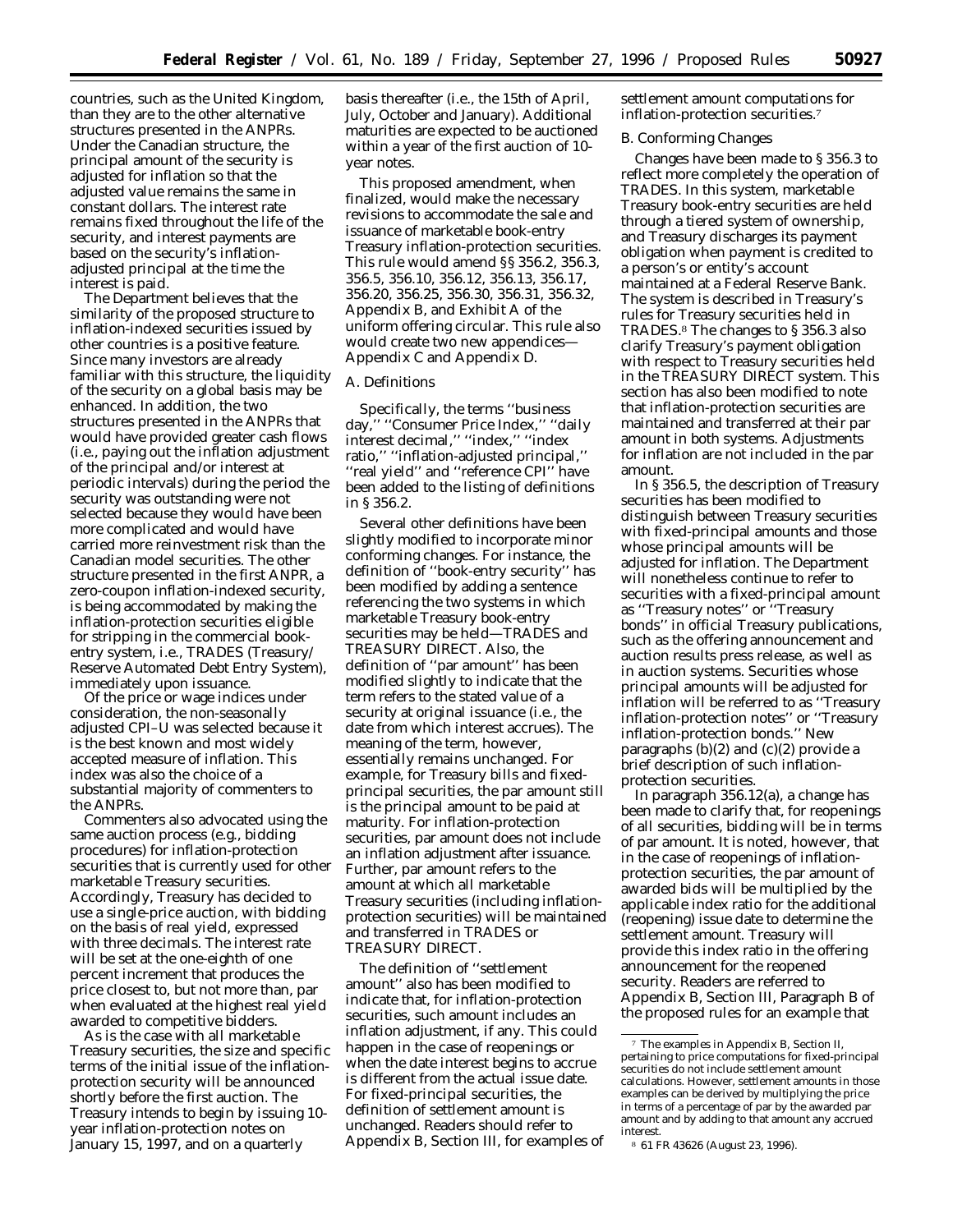illustrates how bids are to be submitted and how the settlement amount will be calculated for a reopening of an inflation-protection security.

A modification has been made to paragraph 356.12(b)(2) under 'additional restrictions'' to bidding in auctions. This modification clarifies that a noncompetitive bid cannot be made by any bidder who has held, at any time between the offering announcement and the closing time for receipt of competitive tenders, a position in whenissued trading or in futures or forward contracts in the security being auctioned. This clarifying change is consistent with Treasury's current application of this provision of the uniform offering circular.

In § 356.13, changes have been made to highlight the fact that the net long position reporting threshold amount will always be provided in the offering announcement for each security. This is consistent with Treasury's current practice. The net long position reporting threshold will continue to be \$2 billion for bills, notes, and bonds unless otherwise stated in the offering announcement. For example, the Department anticipates that the net long position reporting threshold for smaller securities offerings, such as initial offerings of inflation-protection securities and certain cash management bills, may be lower than \$2 billion. As is currently the case, the provisions of the offering announcement control whenever any provision of the offering announcement is inconsistent with any provision of the uniform offering circular. (See 31 CFR § 356.10.)

Paragraphs 356.17(a) and (b) contain minor conforming clarifications to reflect that bidders submitting payment with their tender may have to include, in addition to announced accrued interest, an inflation-adjustment amount with their payment.

In § 356.20, paragraph  $(c)(2)$  has been expanded to clarify that, for inflationprotection securities, the price for securities awarded to competitive and noncompetitive bidders reflects the highest real yield at which bids were accepted.

No changes have been made to the current \$500 million customer confirmation threshold in § 356.24(d). Thus, any customer awarded a par amount of \$500 million or more of an inflation-protection security is required to furnish to the Federal Reserve Bank to which the bid was submitted a confirmation of its bid and net long position, if any. As with the net long position threshold, if the Department modifies the customer confirmation threshold for any particular auction, the revised customer confirmation threshold will be stated in the offering announcement for that auction, and the offering announcement will govern.

A conforming change has been made to paragraph  $356.25(a)(2)$  to state that additional amounts due at settlement may include inflation adjustments. Additionally, a new paragraph (c) has been added to § 356.25 to provide that the payment amount for awarded securities will be the settlement amount, as that term is defined in § 356.2.

The last sentence in § 356.30(a) has been modified to reflect that the term ''business day'' has been added as a defined term to § 356.2.

A new paragraph (b) has been added to § 356.30 to guarantee an investor's par amount of inflation-protection securities. If at maturity the inflationadjusted principal is less than the par amount of the security, an additional amount will be paid at maturity so that the additional amount plus the inflation-adjusted principal equals the par amount. However, interest payments will always be based on the inflationadjusted principal.

New paragraphs (c), (d), (e), and (f) have been added to § 356.31 to provide separate descriptions of principal and interest components stripped from fixed-principal and inflation-protection securities. Paragraphs (d) and (f), respectively, distinguish between interest components stripped from fixed-principal securities and interest components stripped from inflationprotection securities in regard to their ''fungibility.'' Interest components having the same maturity date that have been stripped from fixed-principal securities are fungible (i.e., have the same CUSIP number) regardless of the underlying security from which the interest payments were stripped. Interest components stripped from inflation-protection securities, however, will not be fungible with interest components stripped from other inflation-protection or fixed-principal securities, even if they have the same maturity date. Making interest components of inflation-protection securities fungible is not practical because the amount of a particular interest payment for such securities reflects in part the reference CPI for the issue date of that security. Different underlying inflation-protection securities will have different issue dates with different reference CPI numbers. However, Treasury has the ability to increase the amount outstanding of these non-fungible stripped components through reopenings of the underlying inflation-protection securities.

Section 356.31 also has been revised to distinguish between principal components stripped from fixedprincipal and inflation-protection securities, which are maintained and transferred in TRADES at their par amount, and interest components stripped from fixed-principal and inflation-protection securities, which are maintained and transferred in TRADES at their original payment value. This value is derived by applying the semiannual interest rate to the par amount. For inflation-protection securities, the amounts maintained and transferred in TRADES are different from the actual value of the principal and interest components as adjusted for inflation. For stripped principal components of inflation-protection securities, the holder will receive the inflation-adjusted principal value or the par amount, whichever is greater, at maturity. For stripped interest components of these securities, the amount payable to the holder will be derived by applying the semiannual interest rate to the inflation-adjusted principal of the underlying security.

Section 356.32 has been reorganized. Paragraph (a) provides a general taxation provision applicable to all marketable Treasury securities. Paragraph (b) applies only to inflationprotection securities. It directs investors to the relevant Internal Revenue Service (IRS) regulations that will be published concurrently with the final rule amending the uniform offering circular for further information about the tax treatment and reporting of inflationprotection securities. From the publication date of this proposed amendment to the uniform offering circular until the date of issuance of the final rule, investors are advised to refer to IRS Notice 96–51 published in the Internal Revenue Bulletin 1996–42 (October 15, 1996) for information regarding taxation of inflationprotection securities and the stripped components of such securities. Additionally, concurrent with the filing of these proposed rules, Treasury is issuing a statement providing a more detailed explanation of the federal income tax treatment for inflationprotection securities and stripped components thereof. Readers interested in receiving a copy of this statement should call the Department's Public Affairs automated facsimile system at 202–622–2040. After issuance of the final uniform offering circular amendment, investors are advised to refer to the applicable proposed and temporary regulations issued under §§ 1275(d) and 1286 of the Internal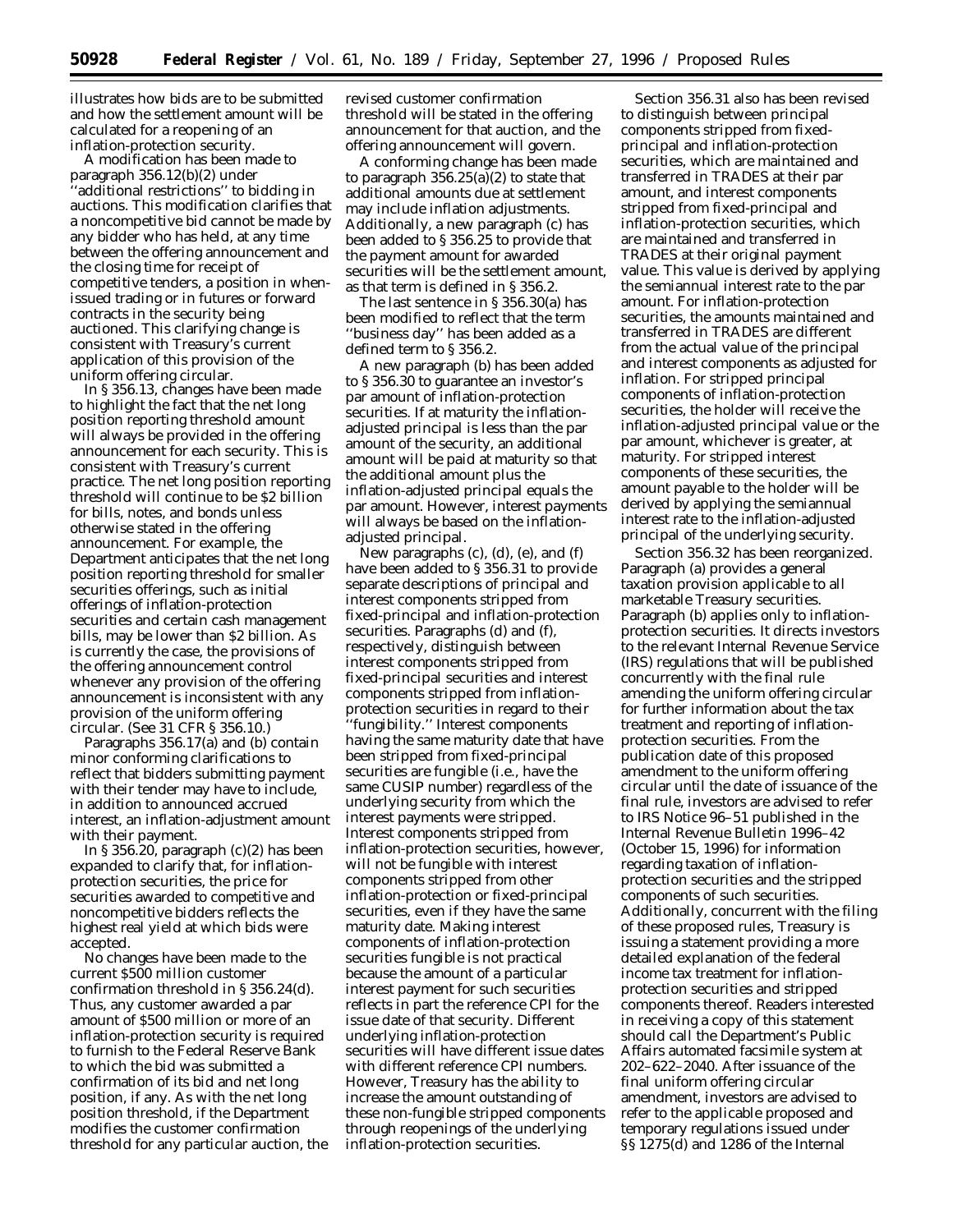Revenue Code. In the preamble to the final amendment to the uniform offering circular rules, the Department will reference the **Federal Register** and Code of Federal Regulations citations for the IRS regulations, as available.

Minor revisions have been made to existing paragraphs A through D of Appendix B, Section I, by redesignating the paragraphs as numerical subparagraphs and inserting the term ''Treasury fixed-principal securities'' at the beginning (as paragraph A) to clarify that these paragraphs relate specifically to fixed-principal notes and bonds, not inflation-protection securities. A new paragraph B has been added to Section I of Appendix B that describes and illustrates with an example how the principal value of an inflationprotection security will be adjusted for inflation, how interest payments will be calculated, and how the index ratio for a particular date will be calculated. Unlike paragraph A, which includes examples of short and long interest payments, paragraph B provides only an example of regular half-year interest payments since Treasury does not anticipate short and long interest payments for Treasury inflationprotection securities.

Treasury does not intend to publish the index ratio or any reference CPIs since market participants should be able to make the computations themselves. However, Treasury requests comments on whether or not a monthly publication of the daily index ratios or reference CPIs would be useful to market participants. The Treasury will issue a press release monthly that will provide the non-seasonally adjusted CPI for each of the prior three months. Treasury intends to provide this information through media such as the Internet, telephone recordings, and TAAPS (Treasury Automated Auction Processing System). The monthly CPI numbers are also available from the Bureau of Labor Statistics of the U.S. Department of Labor.

Paragraph B of Section I also explains what Treasury's course of action will be if, while an inflation-protection security is outstanding, the index is revised, rebased to a different year, not reported, or discontinued. The procedures are the same as those originally stated in the first ANPR. If a previously reported CPI is revised, Treasury will continue to use the previously reported CPI in calculating the inflation-adjusted principal and interest payments. If the CPI is rebased to a different year, Treasury will continue to use the CPI based on the base reference period in effect when the security was first issued, as long as that CPI continues to be

published. The specific CPI–U series for each inflation-protection security will be provided in the Treasury offering announcement. If the CPI is discontinued or substantially altered while an inflation-protection security is outstanding, Treasury will consult with the Bureau of Labor Statistics or its successor agency to determine an appropriate substitute index and methodology for linking the two series. Treasury would then notify the public of the substitute index and methodology. For new issues of Treasury inflation-protection securities, if the Federal Government commences publication of an index that is more accurate or otherwise more appropriate for indexation than the Consumer Price Index, Treasury would also notify the public. Moreover, the uniform offering circular would be amended, as appropriate, to reflect changes in the use of the index.

The previous paragraph E to Section I of Appendix B has been redesignated as paragraph C and expanded to include a description of the accrued interest payable calculation for an inflationprotection security if accrued interest covers a fractional portion of the first full half-year period.

Minor changes have been made to paragraphs A through G of Appendix B, Section II, to reflect their applicability solely to fixed-principal securities. A disclaimer has been added near the beginning of Appendix B to clarify that any numbers in the examples are provided only for illustrative purposes and are not intended to be predictions of interest rates for Treasury securities. In addition, a statement regarding intermediate rounding used in the examples has been moved toward the beginning of Appendix B.

A new Section III has been included in Appendix B to illustrate the calculation of the settlement amount for inflation-protection securities with a regular first interest payment period and to illustrate the calculation of the settlement amount, including predetermined accrued interest and inflation adjustment, of a reopened inflation-protection security. Accompanying definitions have also been added.

A new Appendix C containing investment considerations for inflationprotection securities has been added because of the unique factors facing prospective investors in this new security.

A new Appendix D has been added to provide a description of the Consumer Price Index for All Urban Consumers.

Finally, a new Section IV has been added to Exhibit A that provides an

example of an offering announcement press release by the Treasury to the public for an inflation-protection security. The press release includes accompanying highlights.

### **IV. Procedural Requirements**

This proposed rule does not meet the criteria for a ''significant regulatory action'' pursuant to Executive Order 12866.

Although this rule is being issued in proposed form to secure the benefit of public comment, the notice and public procedures requirements of the Administrative Procedure Act are inapplicable, pursuant to 5 U.S.C. 553(a)(2).

Since no notice of proposed rulemaking is required, the provisions of the Regulatory Flexibility Act (5 U.S.C. 601, *et seq.*) do not apply.

There is no new collection of information contained in this proposed rule, and, therefore, the Paperwork Reduction Act does not apply. The collections of information of 31 CFR Part 356 have been previously approved by the Office of Management and Budget under section 3507(d) of the Paperwork Reduction Act of 1995 (44 U.S.C. Chapter 35) under control number 1535–0112. Under this Act, an agency may not conduct or sponsor, and a person is not required to respond to, a collection of information unless it displays a valid OMB control number.

**List of Subjects in 31 CFR Part 356**

Bonds, Federal Reserve System, Government securities, Securities.

Dated: September 23, 1996.

**Donald V. Hammond,**

*Deputy Fiscal Assistant Secretary.*

For the reasons set forth in the preamble, 31 CFR Chapter II, Subchapter B, Part 356, is proposed to be amended as follows:

# **PART 356—SALE AND ISSUE OF MARKETABLE BOOK-ENTRY TREASURY BILLS, NOTES, AND BONDS (DEPARTMENT OF THE TREASURY CIRCULAR, PUBLIC DEBT SERIES NO. 1–93)**

1. The authority citation for part 356 continues to read as follows:

**Authority:** 5 U.S.C. 301; 31 U.S.C. 3102, *et seq.*; 12 U.S.C. 391.

2. Section 356.2 is amended by revising the definitions of ''Accrued interest,'' ''Book-entry security,'' ''Customer,'' ''Interest Rate,'' ''Multipleprice auction,'' ''Par amount,'' ''Settlement amount,'' ''STRIPS,'' and ''Yield;'' and adding in alphabetical order the definitions of ''Business day,''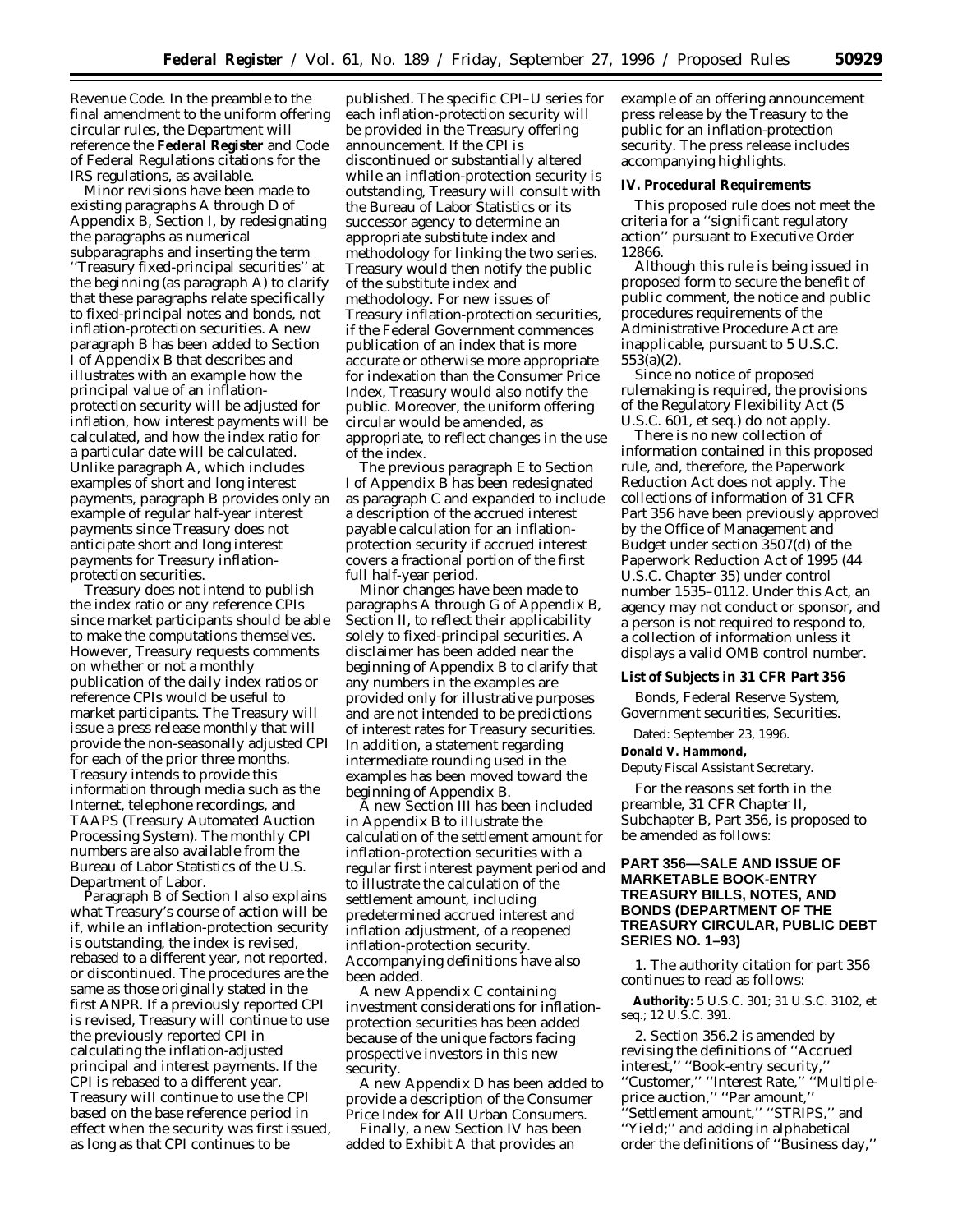\* \* \* \* \*

''Consumer Price Index,'' ''Daily interest decimal,'' ''Index,'' ''Index ratio,'' ''Inflation-adjusted principal,'' ''Real yield,'' and ''Reference CPI'' to read as follows:

## **§ 356.2 Definitions.**

## \* \* \* \* \*

*Accrued interest* means an amount payable to the Department for such part of the next semiannual interest payment that represents interest income attributed to the period prior to the date of issue. (See Appendix B, Section I, Paragraph C.)

\* \* \* \* \* *Book-entry security* means a security the issuance and maintenance of which are represented by an accounting entry or electronic record and not by a certificate. Treasury book-entry securities may generally be held in either TRADES or in TREASURY

DIRECT. (See § 356.3.) *Business day* means any day other than a Saturday, Sunday, or other day on which the Federal Reserve Banks are not open for business.

\* \* \* \* \* *Consumer Price Index* (CPI) means the non-seasonally adjusted *U.S. City Average All Items Consumer Price Index for All Urban Consumers,* published by the Bureau of Labor Statistics of the Department of Labor. (See Appendix D.) \* \* \* \* \*

*Customer* means a bidder on whose behalf a depository institution or dealer has been directed to submit or forward a competitive or noncompetitive bid for a specified amount of securities in a specific auction. Only depository institutions and dealers may submit or forward bids for customers, whether directly to a Federal Reserve Bank or the Bureau of the Public Debt, or through an intermediary depository institution or dealer.

*Daily interest decimal* means, for a fixed-principal security, the interest factor attributable to one day of an interest payment period per \$1,000 par amount.

\* \* \* \* \* *Index* means the Consumer Price Index, which is used as the basis for making adjustments to principal amounts of inflation-protection securities. (See Appendix D.)

*Index ratio* means, for any particular date and any particular inflationprotection security, the Reference CPI applicable to such date divided by the Reference CPI applicable to the original issue date (or dated date, when the dated date is different from the original issue date). (See Appendix B, Section I, Paragraph B.)

*Inflation-adjusted principal* means, for an inflation-protection security, the value of the security derived by multiplying the par amount by the applicable index ratio as described in Appendix B, Section I, Paragraph B.

*Interest rate* means the annual percentage rate of interest paid on the par amount or the inflation-adjusted principal of a specific issue of notes or bonds. (See Appendix B for methods and examples of interest calculations on notes and bonds.)

*Multiple-price auction* means an auction in which each successful competitive bidder pays the price equivalent to the yield or rate that it bid. \* \* \* \* \*

*Par amount* means the stated value of a security at original issuance. \* \* \* \* \*

*Real yield* means, for an inflationprotection security, the yield based on the payment stream in constant dollars, i.e., before adjustment by the index ratio.

*Reference CPI* (Ref CPI) means, for an inflation-protection security, the index number applicable to a given date. (See Appendix B, Section I, Paragraph B.) \* \* \* \* \*

*Settlement amount* means the par amount of securities awarded less any discount amount and plus any premium amount and/or any accrued interest. For inflation-protection securities, the settlement amount also includes any inflation adjustment when such securities are reopened or when the dated date is different from the issue date.

\* \* \* \* \* *STRIPS* (Separate Trading of Registered Interest and Principal of Securities) means the Department's program under which eligible securities are authorized to be separated into principal and interest components, and transferred separately. These components are maintained in bookentry accounts, and transferred, in TRADES.

\* \* \* \* \* *Yield,* also referred to as ''yield to maturity,'' means the annualized rate of return to maturity on a fixed-principal security expressed as a percentage. For an inflation-protection security, yield means the real yield. (See Appendix B.)

3. Section 356.3 is amended by revising the introductory paragraph and the heading of paragraph (a) and removing footnote 1; adding three sentences at the end of paragraph (a); and adding a second sentence at the end of paragraph (b), to read as follows:

#### **§ 356.3 Book-entry securities and systems.**

Securities issued subject to this Part shall be held and transferred in either of the two book-entry securities systems-TRADES or TREASURY DIRECT described in this section. Securities are maintained and transferred, to the extent authorized in 31 CFR 357, in these two book-entry systems at their par amount, e.g., for inflation-protection securities, adjustments for inflation will not be included in this amount. Securities may be transferred from one system to the other in accordance with Treasury regulations governing bookentry Treasury bills, notes, and bonds. See Department of the Treasury Circular, Public Debt Series No. 2–86, as amended (31 CFR Part 357).

(a) *Treasury/Reserve Automated Debt Entry System (TRADES).* \* \* \* For accounts maintained in TRADES, Treasury discharges its payment obligations when payment is credited to the applicable account maintained at a Federal Reserve Bank or payment is made in accordance with the instructions of the person or entity maintaining such account. Further, neither Treasury nor the Federal Reserve Banks have any obligations to, nor will they recognize any claims of, any person or entity that does not have an account at a Federal Reserve Bank. In addition, neither Treasury nor the Federal Reserve Banks will recognize the claims of any person or entity with respect to any accounts not maintained at a Federal Reserve Bank.

(b) \* \* \* In TREASURY DIRECT, Treasury discharges its payment obligations when payment is made to a depository institution for credit to the account specified by the owner of the security, or when payment is made in accordance with the instructions of the owner of the security.

\* \* \* \* \* 4. Section 356.5 is amended by revising the introductory text and paragraphs (b) and (c) to read as follows:

#### **§ 356.5 Description of securities.**

Securities offered pursuant to this Part are offered exclusively in bookentry form and are direct obligations of the United States, issued under Chapter 31 of Title 31 of the United States Code. The securities are subject to the terms and conditions set forth in this Part, including the appendices, as well as the regulations governing book-entry Treasury bills, notes, and bonds (31 CFR Part 357), and the offering announcements, all to the extent applicable. When the Department issues additional securities with the same CUSIP number as outstanding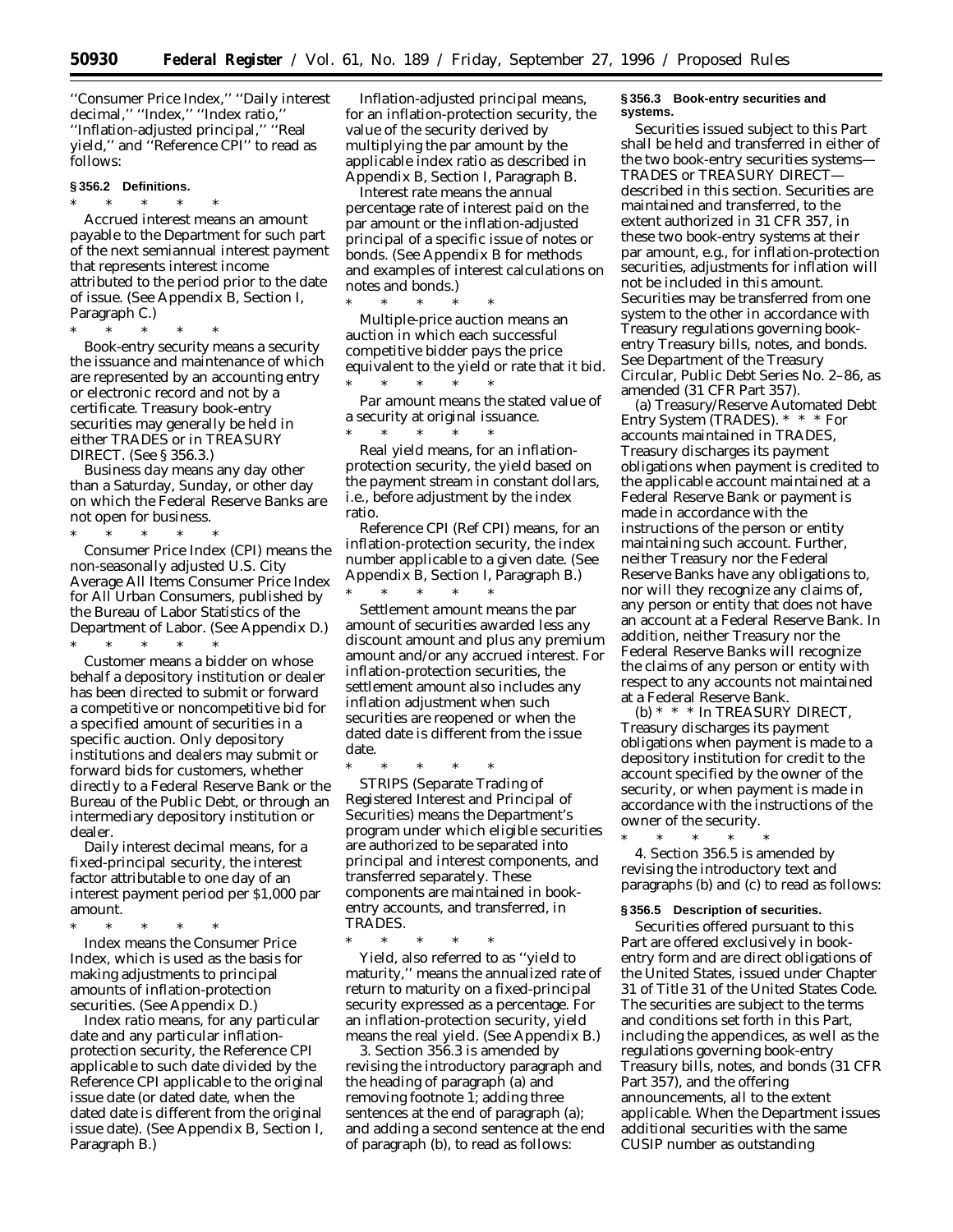securities, all securities with the same CUSIP number are considered the same security.

\* \* \* \* \*

(b) *Treasury notes*—(1) *Treasury fixed-principal* 1 *notes.* Treasury fixedprincipal notes are issued with a stated rate of interest to be applied to the par amount, have interest payable semiannually, and are redeemed at their par amount at maturity. They are sold at discount, par, or premium, depending upon the auction results. They have maturities of at least one year, but not more than ten years.

(2) *Treasury inflation-protection notes.* Treasury inflation-protection notes are issued with a stated rate of interest to be applied to the inflationadjusted principal on each interest payment date, have interest payable semiannually, and are redeemed at maturity at their inflation-adjusted principal, or at their par amount, whichever is greater. They are sold at discount, par, or premium, depending upon the auction results. They have maturities of at least one year, but not more than ten years. (See Appendix B for price and interest payment calculations and Appendix C for Investment Considerations.)

(c) *Treasury bonds*—(1) *Treasury fixed-principal bonds.* Treasury fixedprincipal bonds are issued with a stated rate of interest to be applied to the par amount, have interest payable semiannually, and are redeemed at their par amount at maturity. They are sold at discount, par, or premium, depending upon the auction results. They typically have maturities of more than ten years.

(2) *Treasury inflation-protection bonds.* Treasury inflation-protection bonds are issued with a stated rate of interest to be applied to the inflationadjusted principal on each interest payment date, have interest payable semiannually, and are redeemed at maturity at their inflation-adjusted principal, or at their par amount, whichever is greater. They are sold at discount, par, or premium, depending upon the auction results. They typically have maturities of more than ten years. (See Appendix B for price and interest payment calculations and Appendix C for Investment Considerations.)

5. Section 356.10 is amended by adding a sentence at the end of the paragraph, before the parenthetical last sentence, to read as follows:

#### **§ 356.10 Offering announcement.**

\* \* \* Accordingly, bidders should read the applicable offering announcement in conjunction with this Part. \* \* \*

6. Section 356.12 is amended by revising the first sentence of paragraph (a); revising paragraphs  $(b)(2)$ ,  $(c)(1)$  (i) and (ii); and adding new paragraph  $(c)(1)(iii)$  to read as follows:

### **§ 356.12 Noncompetitive and competitive bidding.**

(a) *General.* All bids, including bids for reopenings, must state the par amount of securities bid for and must equal or exceed the minimum bid amount stated in the offering announcement. \* \* \*

(b)  $*$ 

(2) *Additional restrictions.* A bidder may not bid noncompetitively for its own account if, in the security being auctioned, it holds or has held a position in when-issued trading or in futures or forward contracts at any time between the date of the offering announcement and the designated closing time for the receipt of competitive tenders. \* \* \*

- (c) \* \* \*
- (1) \* \* \*

(i) *Treasury bills.* A competitive bid must show the discount rate bid, expressed with two decimals, e.g., 3.10. Fractions may not be used.

(ii) *Treasury fixed-principal securities.* A competitive bid must show the yield bid, expressed with three decimals, e.g., 4.170. Fractions may not be used.

(iii) *Treasury inflation-protection securities.* A competitive bid must show the real yield bid, expressed with three decimals, e.g., 3.070. Fractions may not be used.

\* \* \* \* \* 7. Section 356.13 is amended by revising paragraph (a) to read as follows:

### **§ 356.13 Net long position.**

(a) *Reporting net long positions.* When bidding competitively, a bidder must report the amount of its net long position when the total of all of its bids in an auction plus the bidder's net long position in the security being auctioned equals or exceeds the net long position reporting threshold amount. The threshold amount for any particular security will be as stated in the offering announcement for that security. (See § 356.10.) That amount will be \$2 billion for bills, notes, and bonds unless otherwise stated in the offering announcement. For example, the net long position reporting threshold amount may be less than \$2 billion for smaller security offerings, e.g., certain

inflation-protection securities or cash management bills. If the bidder either has no position or has a net short position and the total of all of its bids equals or exceeds the threshold amount, e.g., \$2 billion, a net long position of zero must be reported. \*

\* \* \* \* \* 8. Section 356.17 is amended by revising the last sentence in the introductory paragraph and the introductory text of paragraphs (a) and (b) to read as follows:

#### **§ 356.17 Responsibility for payment.**

\* \* \* The specific requirements, outlined in this section, depend on whether awarded securities will be delivered in TREASURY DIRECT or TRADES.

(a) *TREASURY DIRECT.* For securities to be held in TREASURY DIRECT, payment of the par amount and announced accrued interest and/or inflation adjustment, if any, must be submitted with the tender unless other provision has been made, such as provision for payment by charge to the funds account of a depository institution.

\* \* \* \* \* (b) *TRADES.* For securities to be held in TRADES, payment of the par amount and announced accrued interest and/or inflation adjustment, if any, must be submitted with the tender unless provision has been made for payment by charge to the funds account of a depository institution.

\* \* \* \* \* 9. Section 356.20 is amended by revising the introductory text of paragraph (c) and adding a sentence to the end of paragraph  $(c)(2)$  to read as follows:

### **§ 356.20 Determination of auction awards.**

\* \* \* \* \* (c) *Determining purchase prices for awarded securities.* Price calculations will be rounded to three decimal places on the basis of price per hundred, e.g., 99.954. (See Appendix B.)

\* \* \* \* \* (2) \* \* \* For inflation-protection securities, the price of such securities will be the price equivalent to the highest real yield at which bids were accepted.

10. Section 356.25 is amended by revising the last sentence in paragraph (a)(2), and adding paragraph (c) to read as follows:

#### **§ 356.25 Payment for awarded securities.**

\* \* \* \* \*

(a) \* \* \*  $(2)$  \* \* \* Such additional amount may be due if the auction calculations result

<sup>1</sup>The term ''fixed-principal'' is used in this Part to distinguish such securities from ''inflationprotection'' securities. Fixed-principal notes and fixed-principal bonds are referred to as ''notes'' and ''bonds'' in official Treasury publications, such as offering announcements and auction results press releases, as well as in auction systems.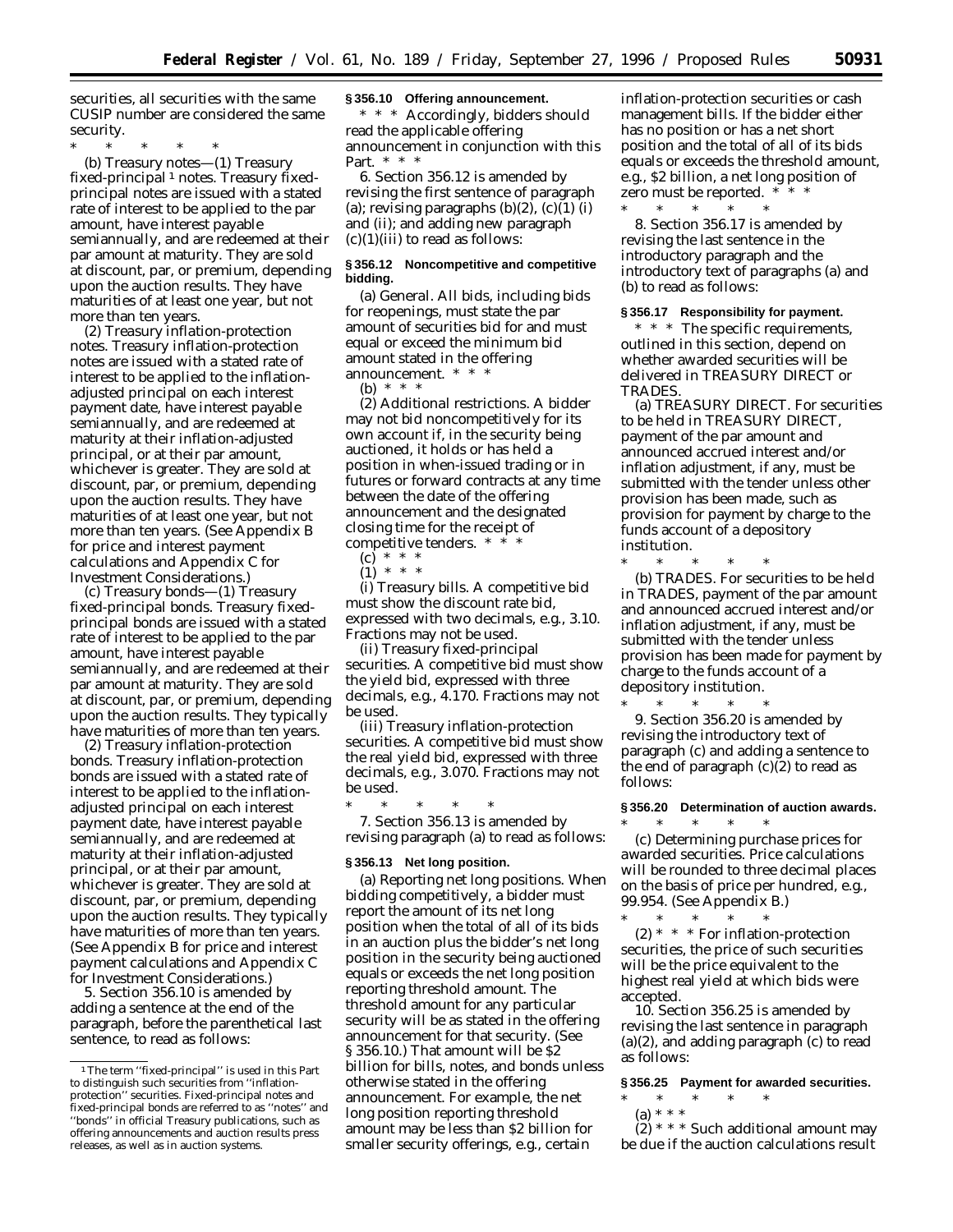in a premium or if accrued interest and/ or inflation adjustment is due.

\* \* \* \* \* (c) *Amount of payment for awarded securities.* The payment amount for awarded securities will be the settlement amount as defined in § 356.2. (See formulas in Appendix B.)

11. Section 356.30 is amended by redesignating the text of the current section as (a), adding a heading of ''General'' and revising the last sentence in newly redesignated paragraph (a), and adding paragraph (b) to read as follows:

### **§ 356.30 Payment of principal and interest on notes and bonds.**

(a) *General.* \* \* \* In the event any principal or interest payment date is not a business day, the amount is payable (without additional interest) on the next business day.

(b) *Treasury inflation-protection securities.* If at maturity the inflationadjusted principal is less than the par amount of the security, an additional amount will be paid at maturity so that the additional amount plus the inflation-adjusted principal equals the par amount. If a security has been stripped, any such additional amount will be paid at maturity to holders of principal components only. Regardless of whether or not an additional amount is paid, the final interest payment will be based on the inflation-adjusted principal at maturity.

12. Section 356.31 is amended by revising paragraph (a) and the first sentence of paragraph (b), redesignating paragraphs (c) and (d) as paragraphs (g) and (h) respectively, adding new paragraphs (c) through (f), adding a third and fourth sentence to newly redesignated paragraph (g) and revising newly redesignated paragraph (h) to read as follows:

### **§ 356.31 STRIPS.**

(a) *General.* A note or bond may be designated in the offering announcement as eligible for the STRIPS program. At the option of the holder, and generally at any time from its issue date until its call or maturity, any such security may be "stripped, i.e., divided into separate principal and interest components. A short or long first interest payment and all interest payments within a callable period are not eligible to be stripped from the principal component. The CUSIP numbers and payment dates for the principal and interest components are provided in the offering announcement if not previously announced.

(b) *Minimum par amounts required for STRIPS.* For a note or bond to be

stripped into the components described above, the par amount, which is not adjusted for inflation, of the note or bond must be in an amount that, based on its interest rate, will produce a semiannual interest payment in a multiple of \$1,000. \* \* \*

(c) *Principal components stripped from fixed-principal securities.* Principal components stripped from fixed-principal securities are maintained in accounts, and transferred, in TRADES at their par amount. The principal components have a CUSIP number that is different from the CUSIP number of the fully-constituted (unstripped) security.

(d) *Interest components stripped from fixed-principal securities.* Interest components stripped from fixedprincipal securities are maintained in accounts, and transferred, in TRADES at their original payment value, which is derived by applying the semiannual interest rate to the par amount. When an interest component is created, the interest payment date becomes the maturity date for the component. All such components with the same maturity date have the same CUSIP number, regardless of the underlying security from which the interest payments were stripped. All interest components have CUSIP numbers that are different from the CUSIP number of any fully-constituted security and any principal component.

(e) *Principal components stripped from inflation-protection securities.* Principal components stripped from inflation-protection securities are maintained in accounts, and transferred, in TRADES at their par amount. At maturity, the holder will receive the inflation-adjusted principal value or the par amount, whichever is greater. (See § 356.30.) Principal components have a CUSIP number that is different from the CUSIP number of the fully-constituted (unstripped) security.

(f) *Interest components stripped from inflation-protection securities.* Interest components stripped from inflationprotection securities are maintained in accounts, and transferred, in TRADES at their original payment value, which is derived by applying the semiannual interest rate to the par amount. When an interest component is created, the interest payment date becomes the maturity date for the component. Each such component has a unique CUSIP number that is different from the CUSIP number of any interest components stripped from different securities, even if the components have the same maturity date. All interest components have CUSIP numbers that are different from the CUSIP number of any fullyconstituted security and any principal component. At maturity, the payment to the holder will be derived by applying the semiannual interest rate to the inflation-adjusted principal of the underlying security.

(g) *Reconstituting a security.* \* \* \* Interest components stripped from inflation-protection securities are different from interest components stripped from fixed-principal securities and, accordingly, are not interchangeable for reconstitution purposes. Interest components stripped from one inflation-protection security are not interchangeable for reconstitution purposes with interest components stripped from another inflation-protection security.

(h) *Applicable regulations.* Unless otherwise provided in this Part, notes and bonds stripped into their STRIPS components are governed by Subparts A, B and D of Part 357 of this title.

13. Section 356.32 is revised to read as follows:

#### **§ 356.32 Taxation.**

(a) *General.* Securities issued under this Part are subject to all applicable taxes imposed under the Internal Revenue Code of 1986, or successor. Under section 3124 of Title 31, United States Code, the securities are exempt from taxation by a State or political subdivision of a State, except for State estate or inheritance taxes and other exceptions as provided in that section.

(b) *Treasury inflation-protection securities.* Special federal income tax rules for inflation-protection securities, and principal and interest components stripped from such securities, are set forth in Internal Revenue Service regulations.

14. Appendix B to Part 356 is amended by revising the list of section titles, and adding two new paragraphs following the list to read as follows:

**Appendix B to Part 356—Formulas and Tables**

- I. Computation of Interest on Treasury Bonds and Notes.
- II. Formulas for Conversion of Fixed-Principal Security Yields to Equivalent Prices.
- III. Formulas for Conversion of Inflation-Protection Security Yields to Equivalent Prices.
- IV. Computation of Purchase Price, Discount Rate, and Investment Rate (Coupon-Equivalent Yield) for Treasury Bills.

The numbers in this appendix are examples given for illustrative purposes only and are in no way a prediction of interest rates on any bills, notes, or bonds issued under this Part.

In some of the following examples, intermediate rounding is used to allow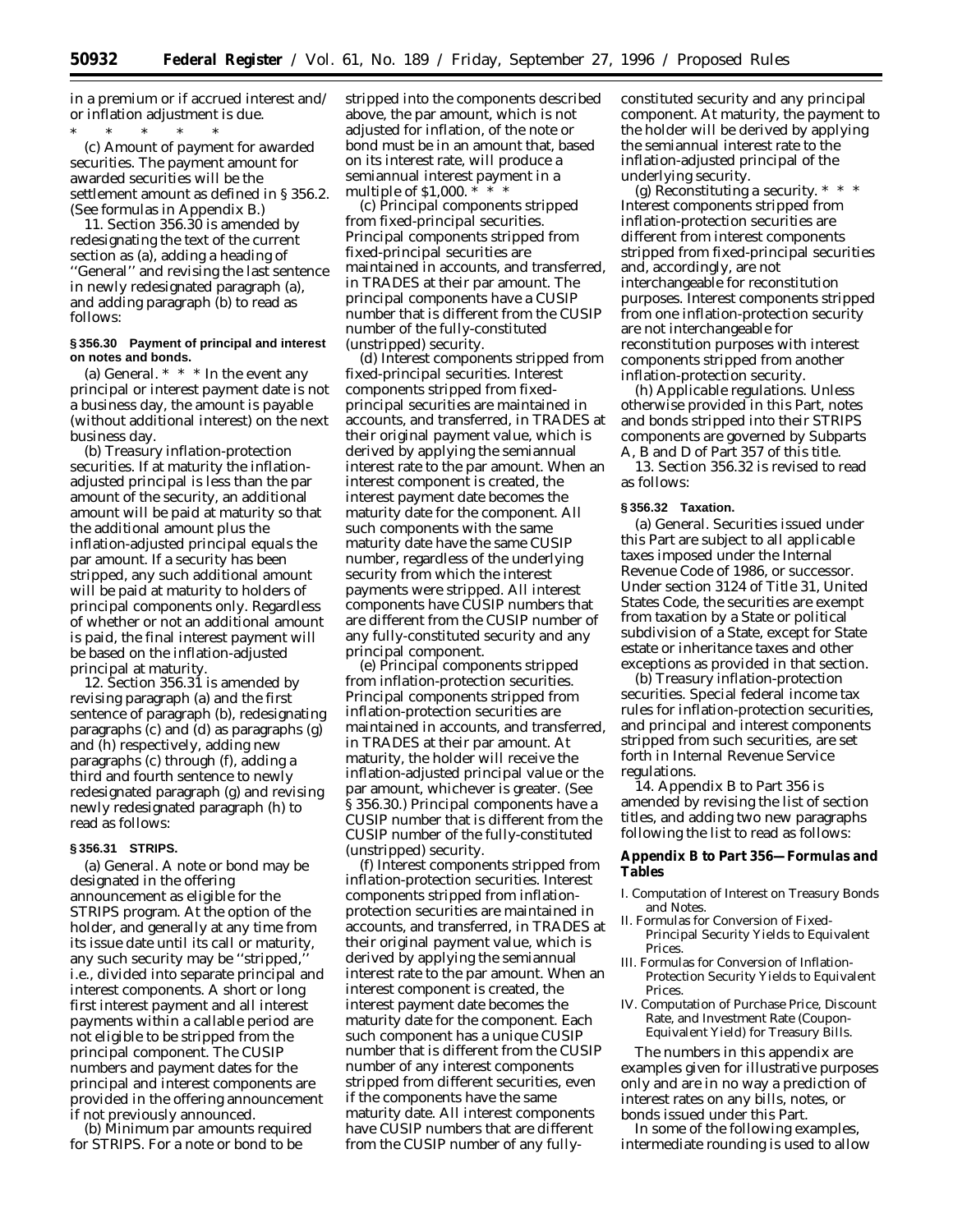the reader to follow the calculations. In actual practice, the Department generally does not round prior to determining the final result.

15. Appendix B, Section I is amended as follows: by redesignating paragraphs A through D and their corresponding Examples as paragraphs A.1. through A.4. respectively, and adding a new title for paragraph A, revising newly redesignated paragraph A.1., revising the first sentence in newly redesignated paragraphs A.2., A.3. and its Example, and A.4. and its Example; by adding a new paragraph B; and by redesignating paragraph E as paragraph C, revising the second paragraph, adding a third paragraph prior to the Examples in newly redesignated paragraph C., redesignating the headings for Examples C. (1) and (2) as  $C.(1)(i)$  and  $C.(1)(ii)$ respectively, and adding a new heading for Example C.(1).

**I. Computation of Interest on Treasury Bonds and Notes**

### *A. Treasury Fixed-Principal Securities*

1. Regular Half-Year Payment Period

Interest on marketable fixed-principal securities is payable on a semiannual basis. The regular interest payment period is a full half-year of six calendar months. Examples of half-year periods are: (1) February 15 to August 15, (2) May 31 to November 30, and (3) February 29 to August 31 (in a leap year). Calculation of an interest payment for a fixed-principal security with a par amount of \$1,000 and an interest rate of 8% is made in this manner:  $(1,000 \times$ .08) \$40. Specifically, a semiannual interest payment represents one half of one year's interest, and is computed on this basis regardless of the actual number of days in the half-year.

### 2. Daily Interest Decimal

In cases where an interest payment period for a fixed-principal security is shorter or longer than six months or where accrued interest is payable by an investor, a daily interest decimal, based on the actual number of days in the halfyear or half-years involved, must be computed. \*\*\*

\* \* \* \* \*

### 3. Short First Payment Period

In cases where the first interest payment period for a fixed-principal security covers less than a full half-year period (a ''short coupon''), the daily interest decimal is multiplied by the number of days from, but not including, the issue date to, and including, the first interest payment date, resulting in the amount of the interest payable per \$1,000 par amount.\*  $*$ 

**Example.** A 2-year fixed-principal note paying 83⁄8% interest was issued on July 2, 1990, with the first interest payment on December 31, 1990. \* \* \*

### 4. Long First Payment Period

In cases where the first interest payment period for a fixed-principal security covers more than a full halfyear period (a ''long coupon''), the daily interest decimal is multiplied by the number of days from, but not including, the issue date to, and including, the last day of the fractional period that ends one full half-year before the interest payment date. \* \* \*

**Example.** A 5-year 2-month fixed-principal note paying 7–7/8% interest was issued on December 3, 1990, with the first interest payment due on August 15, 1991. \* \* \*

## *B. Treasury Inflation-Protection Securities*

### 1. Indexing Process

Interest on marketable Treasury inflation-protection securities is payable on a semiannual basis. The inflationprotection securities are issued with a stated rate of interest which remains constant for the term of the particular security. Interest payments are based on the security's inflation-adjusted principal at the time interest is paid. This adjustment is made by multiplying the par amount of the security by the applicable index ratio.

### Re f CPI<sub>Date</sub> = Re f CPI<sub>M</sub> +  $\frac{t-1}{t}$  Re f CPI<sub>M+1</sub> – Re  $_{\text{Date}}$  = Re f CPI<sub>M</sub> +  $\frac{t-1}{D}$  [Re f CPI<sub>M+1</sub> – Re f CPI<sub>M</sub>] 1

Where Date = valuation date

- $D =$  the number of days in the month in which Date falls
- t = the calendar day corresponding to Date

Ref CPIM = Ref CPI for the first day of the calendar month in which Date falls

# 2. Index Ratio

The numerator of the Index ratio, the Ref CPIDate, is the index number applicable for a specific day, and the denominator of the Index ratio is the Ref CPI applicable for the original issue date. However, when the dated date is different from the original issue date, the denominator is the Ref CPI applicable for the dated date. The formula for calculating the Index ratio is:

$$
Index ratio_{Date} = \frac{Ref CPI_{Date}}{Ref CPI_{I_{S sue Date}}}
$$

Where Date = valuation date

Treasury does not intend to publish the Index ratio for use by market participants. Rather dealers, financial institutions, and other market participants that need the Index ratio for trading purposes are expected to calculate the ratio using the formula provided above.

### 3. Reference CPI

The Ref CPI for the first day of any calendar month is the CPI for the third preceding calendar month. For example, the Ref CPI applicable to April 1 in any year is the CPI for January, which is reported in February. The Ref CPI for any other day of a month is determined by a linear interpolation between the Ref CPI applicable to the first day of the month in which such day falls (in the example, January) and the Ref CPI applicable to the first day of the month immediately following (in the example, February). For purposes of interpolation, calculations with regard to the Ref CPI and the Index ratio for a specific date will be truncated to six decimal places and rounded to five decimal places such that the Ref CPI and the Index ratio for that date will be expressed to five decimal places. The formula for the Ref CPI for a specific date is:

Ref CPI<sub>M + 1</sub> = Ref CPI for the first day of the calendar month immediately following Date

For example, the Ref CPI for April 15, 1996 is calculated as follows:

$$
\text{Re}\,f\,\text{CPI}_{\text{April 15,1996}} = \text{Re}\,f\,\text{CPI}_{\text{April 1,1996}} + \frac{14}{30} \Big[ \text{Re}\,f\,\text{CPI}_{\text{May 1,1996}} - \text{Re}\,f\,\text{CPI}_{\text{April 1,1996}} \Big]
$$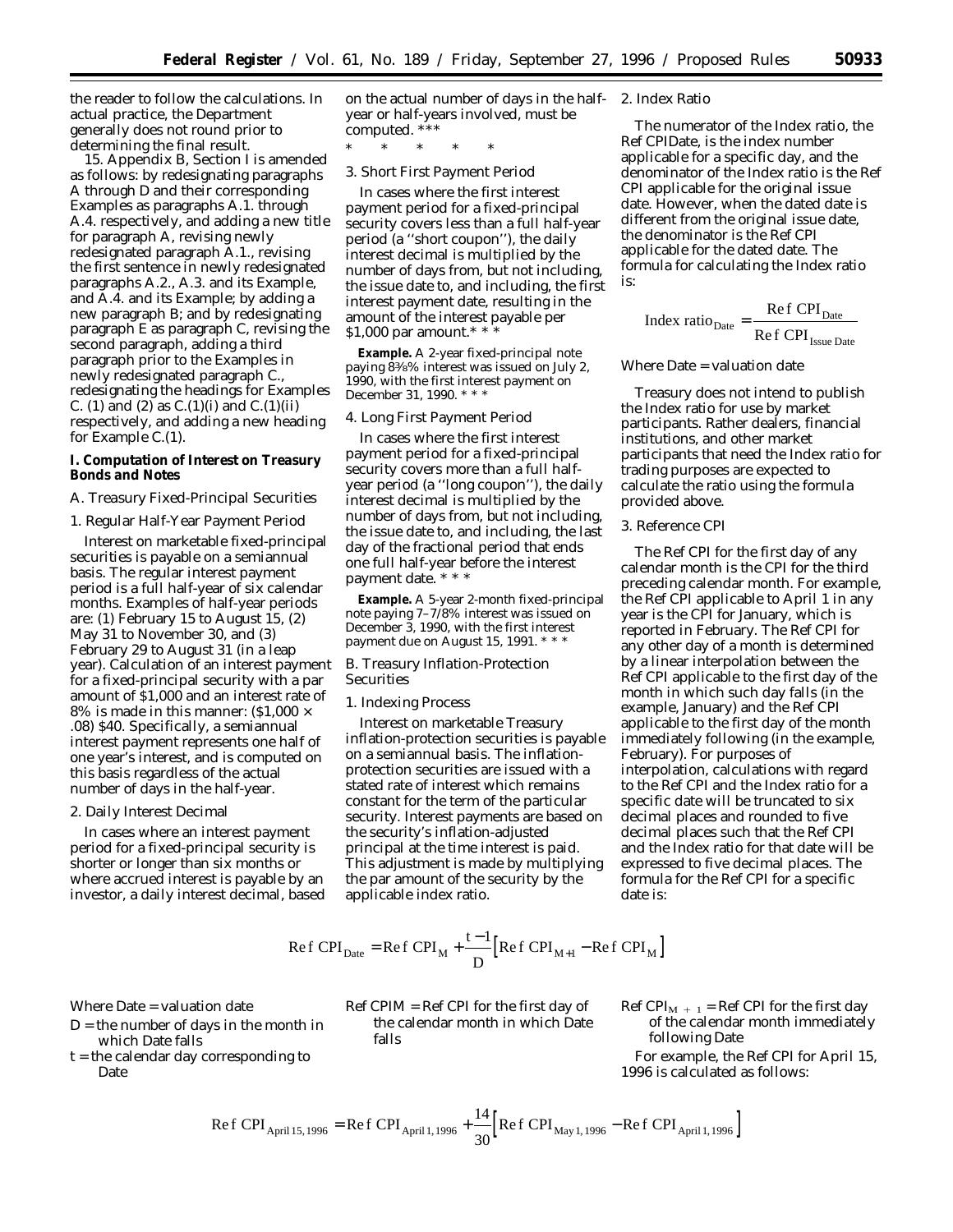where  $D = 30$ ,  $t = 15$ Ref CPI<sub>April 1, 1966</sub> = 154.40, the

nonseasonally adjusted CPI-U for January 1996.

Ref CPI $_{\text{May 1, 1966}} = 154.90$ , the nonseasonally adjusted CPI-U for February 1996.

Putting these values in the equation above:

Ref CPI<sub>April 15,1996</sub> = 154.40 + 
$$
\frac{14}{30}
$$
 [154.90 – 154.40]  
Ref CPI<sub>April 15,1996</sub> = 154.633333333

This value truncated to six decimals is 154.633333; rounded to five decimals it is 154.63333.

To calculate the index ratio for April 16, 1996, for an inflation-protection security issued on April 15, 1996, the Ref CPIApril 16, 1966 must first be calculated. Using the same values in the equation above except that t=16, the Ref  $\text{CPI}_{\text{April 16, 1966}}$  is 154.65000.

The index ratio for April 16, 1996 is:  $Index Ratio_{April 16, 1966} = 154.65000/$ 154.63333 = 1.000107803.

This value truncated to six decimals is 1.000107; rounded to five decimals it is 1.00011.

#### 4. Index Contingencies

If a previously reported CPI is revised, Treasury will continue to use the previously reported CPI in calculating the principal value or interest payments.

If the CPI is rebased to a different year, Treasury will continue to use the CPI based on the base reference period in effect when the security was first issued, as long as that CPI continues to be published.

If the CPI is discontinued or substantially altered while an inflationprotection security is outstanding, Treasury will consult with the Bureau of Labor Statistics, or any successor agency, to determine an appropriate substitute index and methodology for linking the two series. Treasury will then notify the public of the substitute index and methodology. Determinations of the Secretary in this regard will be final.

If the CPI for a particular month is not reported by the last day of the following month, the Treasury will announce an index number based on the last twelvemonth change in the CPI available. Any calculations of the Treasury's payment obligations on the inflation-protection security that rely on that month's CPI will be based on the index number that the Treasury has announced. For example, if the CPI for month M is not reported timely, the formula for calculating the index number to be used is:

Ref 
$$
CPI_M = CPI_{M-1} \times \left[ \frac{CPI_{M-1}}{CPI_{M-13}} \right]^{\frac{1}{12}}
$$

This index number will be used for all subsequent calculations that rely on that month's index number and will not be replaced by the actual CPI when it is reported.

Generalizing for the last reported CPI issued N months prior to month M:

Ref 
$$
CPI_M = CPI_{M-N} \times \left[ \frac{CPI_{M-N}}{CPI_{M-N-12}} \right]^{N/2}
$$

5. Computation of Interest for a Regular Half-Year Payment Period

Interest on marketable Treasury inflation-protection securities is payable on a semiannual basis. The regular interest payment period is a full halfyear or six calendar months. Examples of half-year periods are January 15 to July 15, and April 15 to October 15. An interest payment will be a fixed percentage of the value of the inflationadjusted principal, in current dollars, for the date on which it is paid. Interest payments will be calculated by multiplying one-half of the specified annual interest rate for the inflationprotection securities by the inflationadjusted principal for the interest payment date. Specifically, a semiannual interest payment is computed on the basis of one half of one year's interest regardless of the actual number of days in the half-year.

**Example.** A 10-year inflation-protection note paying 3% interest was issued on July 15, 1996, with the first interest payment on January 15, 1997. The Ref CPI on July 15, 1996 (Ref  $\text{CPI}_{\text{Issue Date}}$ ) was 120, and the Ref CPI on January 15, 1997 (Ref  $\text{CPI}_{\text{Date}}$ ) was 132. For a par amount of \$100,000, the inflation adjusted principal on January 15, 1997 was  $(132/120) \times $100,000$ , or \$110,000. This amount was then multiplied by .03/2, or .015, resulting in a payment of \$1,650.00.

*C. Accrued Interest*

\* \* \* \* \*

For a fixed-principal security, if accrued interest covers a fractional portion of a full half-year period, the number of days in the full half-year period and the stated interest rate will determine the daily interest decimal to be used in computing the accrued interest. The decimal is multiplied by the number of days for which interest has accrued. If a reopened fixedprincipal security has a long first interest payment period (a ''long coupon''), and the dated date for the reopened issue is less than six full months before the first interest payment, the accrued interest will fall into two separate half-year periods, and a separate daily interest decimal must be multiplied by the respective number of days in each half-year period during which interest has accrued. All accrued interest computations are rounded to five decimal places for a \$1,000 inflation-adjusted principal, using normal rounding procedures. Accrued interest for a par amount of securities greater than \$1,000 is calculated by applying the appropriate multiple to accrued interest payable for \$1,000 par amount, rounded to five decimal places.

For an inflation-protection security, accrued interest will be calculated as shown in Section III, Paragraphs A and B of this Appendix.

- Examples. (1) *Fixed-Principal Securities* (i) Involving One Half-Year: \* \* \* (ii) Involving Two Half-Years: \* \* \*
- 16. Appendix B, Section II is amended by removing footnote 1, revising the Section heading, revising the definition of " $\widetilde{C}$ =", and revising the headings of paragraphs A through G to read as follows:

**II. Formulas for Conversion of Fixed-Principal Security Yields to Equivalent Prices**

# *Definitions*

- \* \* \* \* \*  $C =$  the regular annual interest per \$100, payable semiannually, e.g., 10.125 (the dollar equivalent of a 10–1⁄8% interest rate)
- \* \* \* \* \*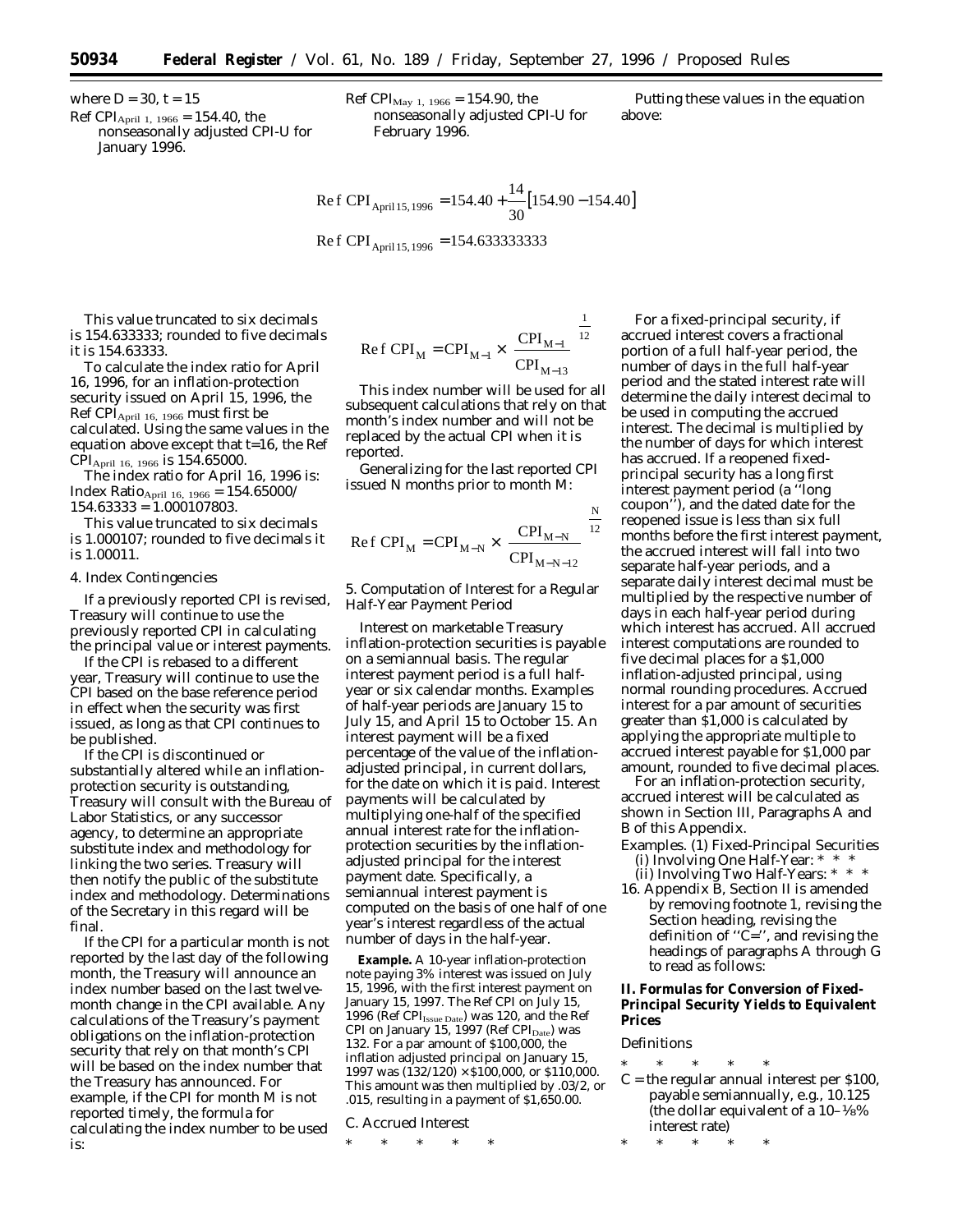A. *For fixed-principal securities with a regular first interest payment period:*

\* \* \* \* \* B. *For fixed-principal securities with a short first interest payment period:* \* \* \* \* \*

C. *For fixed-principal securities with a long first interest payment period:*

\* \* \* \* \* D. (1) *For fixed-principal securities reopened during a regular interest period where the purchase price includes predetermined accrued interest.*

(2) *For new fixed-principal securities accruing interest from the coupon frequency date immediately preceding the issue date, with the interest rate established in the auction being used to determine the accrued interest payable on the issue date.*

\* \* \* \* \* E. *For fixed-principal securities reopened during the regular portion of a long first payment period:*

\* \* \* \* \* F. *For fixed-principal securities reopened during a short first payment period:*

\* \* \* \* \* G. *For fixed-principal securities reopened during the fractional portion (initial short period) of a long first payment period:* \* \* \* \* \*

17. Appendix B is amended by redesignating Section III as Section IV and adding a new Section III to read as follows:

**III. Formulas for Conversion of Inflation-Protection Security Yields to Equivalent Prices**

#### *Definitions*

- $P =$  unadjusted or real price per 100 (dollars)
- $P_{\text{adj}}$  = inflation adjusted price;  $P \times \text{Index}$  $Ratio_{Date}$
- A = unadjusted accrued interest per \$100 original principal
- $A_{\text{adj}}$  = inflation adjusted accrued interest;  $A \times Index Ratio_{Date}$
- SA = settlement amount including accrued interest in current dollars per \$100 original principal; P<sub>adj</sub> + A<sub>adj</sub>
- $r = \text{days}$  from settlement date to next coupon date
- s = days in current semiannual period i = real yield, expressed in decimals (e.g., 0.0325)
- C = real annual coupon, payable semiannually, in terms of real dollars paid on \$100 initial, or real, principal of the security
- n = number of full semiannual periods from issue date to maturity date, except that, if the issue date is a coupon frequency date, n will be one less than the number of full semiannual periods remaining until

maturity. Coupon frequency dates are the two semiannual dates based on the maturity date of each note or bond issue. For example, a security maturing on July 15, 2026 would have coupon frequency dates of January 15 and July 15.

 $v^n = 1/(1 + i/2)^n$ 

$$
a_{n} = (1 - v^{n})/(i/2) = v + v^{n} + v^{2} + v^{3}
$$
  
+...+ v<sup>n</sup>

Date = valuation date

D=the number of days in the month in which Date falls

t=calendar day corresponding to Date

- CPI=Consumer Price Index number
- Ref  $\text{CPI}_{\text{M}}$ =reference CPI for the first day of the calendar month in which Date falls
- Ref CPI<sub>M+1</sub>=reference CPI for the first day of the calendar month immediately following Date
- $Ref CPI<sub>Date</sub>=Ref CPI<sub>M</sub>+[(t-1)/D][Ref]$  $\text{CPI}_{M+1} - \text{Ref } \text{CPI}_{M}$
- Index Ratio<sub>Date</sub>=Ref CPI<sub>Date</sub>/Ref  $\text{CPI}_{\text{Issue Date}}$

A. *For inflation-protection securities with a regular first interest payment period:*

**Formulas:**

$$
P = \frac{(C/2) + (C/2)a_{n} + 100v^{n}}{1 + (r/s)(i/2)} - [(s-r)/s](C/2)
$$

P<sub>adj</sub>=P×Index Ratio<sub>Date</sub>  $A=[(s-r)/s]\times(C/2)$  $A_{\text{adj}} = A \times \text{Index Ratio}_{\text{Date}}$  $SA = P_{\text{adj}} + A_{\text{adj}}$ Index Ratio<sub>Date</sub>=Ref CPI<sub>Date</sub>/Ref  $\text{CPI}_{\text{Issue Date}}$ 

*Example.* The Treasury issues a 10 year inflation- protection note on July 15, 1996. The note is issued at a discount to yield 3.1% (real). The note bears a 3% real coupon, payable on January 15 and July 15 of each year. The base CPI index applicable to this note is 120.1 Calculate the settlement amount.

**Definitions:**

 $C = 3.00$ 

i=0.0310

n=19 (There are 20 full semiannual periods but n is reduced by 1 because the issue date is a coupon frequency date.)

r=184 (July 15, 1996 to January 15, 1997) s=184 (July 15, 1996 to January 15, 1997)

Ref CPI<sub>Date</sub>=120

Ref CPI<sub>Issue</sub> Date=120

**Resolution:**

Index Ratio<sub>Date</sub>=Ref CPI<sub>Date</sub>/Ref  $CPI<sub>Issue Date</sub>=120/120=1$ 

 $A=[(184-184)/184]\times \frac{3}{2}=0$ 

 $A_{\text{adj}}=0\times1=0$ 

$$
v^{n=1/(1+i/2)^{n=1/(1+.031/2)19=0.74658863}
$$

$$
a_{n} = (1 - v^{n})/(i / 2) = (1 - 0.74658863)/
$$
  
(.031 / 2) = 16.34912050

$$
P = \frac{(C/2) + (C/2)a_{n1} + 100v^{n}}{1 + (r/s)(i/2)}
$$
  
-([s-r)/s](C/2)  
-[(184-184)/184](3/2)

P=99.14578432

 $P_{\rm adj}\!\!=\!\!P\!\!\times\!\!Index$  Ratio $_{\rm Date}$ 

Padj=99.14578432×1=99.14578432  $SA = P_{\text{adj}} + A_{\text{adj}}$ 

SA=99.14578432+0=99.14578432 B. *For inflation-protection securities reopened during a regular interest period where the purchase price includes predetermined accrued interest:*

**Bidding:**

The dollar amount of each bid is in terms of the par amount. For example, if the Ref CPI applicable to the issue date of the bond is 120, and the reference CPI applicable to the reopening issue date is 132, a bid of

<sup>&</sup>lt;sup>1</sup>This number is normally derived using the interpolative process described in Appendix B, Section I, Paragraph B.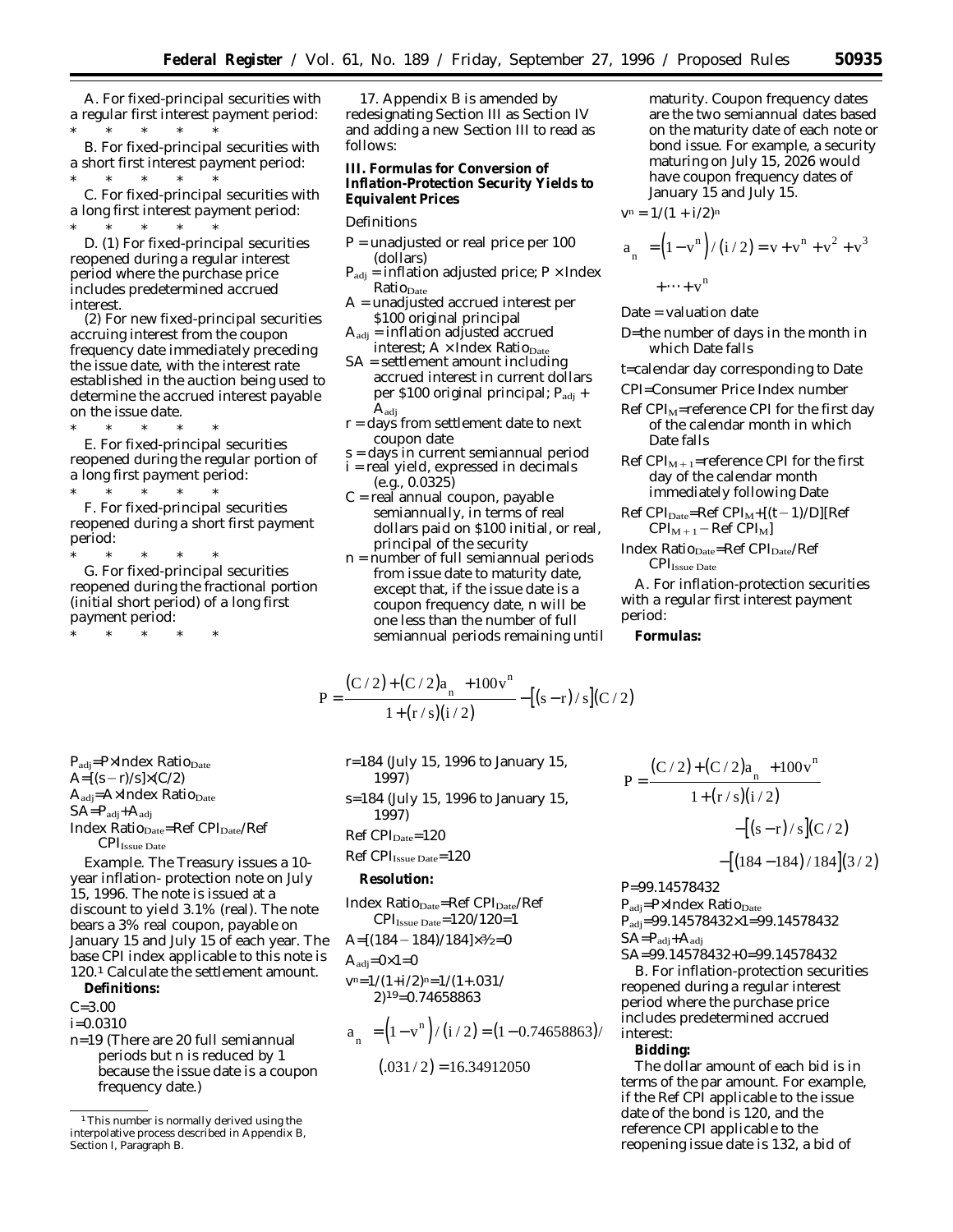\$10,000 will in effect be a bid of \$10,000×(132/120), or \$11,000. **Formulas:**

$$
P = \frac{(C/2) + (C/2)a_{n} + 100v^{n}}{1 + (r/s)(i/2)}
$$

 $-[(s-r)/s](C/2)$ 

P<sub>adj</sub>=P×Index Ratio<sub>Date</sub>  $A=[(s-r)/s]\times(C/2)$  $A_{\text{adj}} = A \times \text{Index Ratio}_{\text{Date}}$  $SA = P_{\text{adj}} + A_{\text{adj}}$  $Index Ratio<sub>Date</sub> = Ref CPI<sub>Date</sub>/Ref$  $\rm {CPI}_{\rm{Issue\, Date}}$ 

*Example.* A 3% 10-year inflationprotection note was issued July 15, 1996, due

July 15, 2006, with interest payments on January 15 and July 15. For a reopening on April 15, 1997, with inflation compensation accruing from July 15, 1996 to April 15, 1997, and accrued interest accruing from January 15, 1997 to April 15, 1997, (90 days) solve for the price per 100 (P) at a real yield, as determined in the reopening auction, of 3.40%. The base index applicable to the issue date of this note is 120 and the reference CPI applicable to April 15, 1997, is 132.

**Definitions:**  $C = 3.00$  $i = 0.0340$  $n = 18$ r = 91 (April 15, 1997, to July 15, 1997) s = 181 (January 15, 1997, to July 15, 1997)  $Ref CPI_{Date} = 132$  $Ref CPI<sub>Issue Date</sub> = 120$ **Resolution:**  $Index Ratio<sub>Date</sub> = Ref CPI<sub>Date</sub>/Ref$  $\text{CPI}_{\text{Issue Date}} = 132/120 = 1.100$  $v^n = 1/(1 + i/2)^a = 1/(1 + .0340/2)^{18} =$ 0.73828296

$$
a_{n} = (1 - v^{n})/(i / 2) = (1 - 0.73828296) /
$$
  
(.0340 / 2) = 15.39512

$$
P = \frac{(C/2) + (C/2)a_{n} + 100v^{n}}{1 + (r/s)(i/2)}
$$
  
-([s-r)/s](C/2)  
(3/2) + (3/2)(15.39512)  

$$
P = \frac{+100(0.73828296)}{1 + (91/181)(0.0340/2)}
$$

$$
-[(181-91)/181](3/2)
$$

 $P = 96.841049$  $P_{\rm adj} = P \times Index Ratio_{\rm Date}$  $P_{\text{adj}} = 96.841049 \times 1.100 = 106.525154$  $A = \left[\frac{(181-91)}{181}\right] \times \frac{3}{2} = 0.745856$  $A_{\rm adj} = A \times 1.100 = 0.820442$  $SA = P_{\text{adj}} + A_{\text{adj}} = 106.525154 +$ 0.820442

 $SA = 107.345596$  $*$  \*

18. Part 356 is amended by adding new Appendixes C and D to read as follows:

**Appendix C to Part 356—Investment Considerations**

**I. Inflation-Protection Securities**

*A. Principal and Interest Variability*

An investment in securities with principal or interest determined by reference to an inflation index involves factors not associated with an investment in a fixed-principal security. Such factors may include, without limitation, the possibility that the inflation index may be subject to significant changes, that changes in the index may or may not correlate to changes in interest rates generally or with changes in other indices, that the resulting interest may be greater or less than that payable on other securities of similar maturities, and that, in the event of sustained deflation, the amount of the semiannual interest payments, the inflation-adjusted principal of the security, and the value of stripped components, will decrease. However, if at maturity the inflation-adjusted principal is less than a security's par amount, an additional amount will be paid at maturity so that the additional amount plus the inflation-adjusted principal equals the par amount. Regardless of whether or not such an additional amount is paid, interest payments will always be based on the inflation-adjusted principal as of the interest payment date. If a security has been stripped, any such additional amount will be paid at maturity to holders of principal components only. (See § 356.30.)

# *B. Trading in the Secondary Market*

The Treasury securities market is the largest and most liquid securities market in the world. While Treasury expects that there will be an active secondary market for inflation-protection securities, that market initially may not be as active or liquid as the secondary market for Treasury fixed-principal securities. In addition, as a new product, inflation-protection securities may not be as widely traded or as well understood as Treasury fixed-principal securities. Lesser liquidity and fewer market participants may result in larger spreads between bid and asked prices for inflation-protection securities than the bid-asked spreads for fixed-principal securities with the same time to maturity. Larger bid-asked spreads normally result in higher transaction costs and/or lower overall returns. The

liquidity of an inflation-protection security may be enhanced over time as Treasury issues additional amounts or more entities participate in the market.

## *C. Tax Considerations*

Treasury inflation-protection securities and the stripped interest and principal components of these securities are subject to specific tax rules provided by Treasury regulations issued under sections 1275(d) and 1286 of the Internal Revenue Code of 1986, as amended.

### *D. Indexing Issues*

While the CPI measures changes in prices for goods and services, movements in the CPI that have occurred in the past are not necessarily indicative of changes that may occur in the future.

The calculation of the index ratio incorporates an approximate threemonth lag, which may have an impact on the trading price of the securities, particularly during periods of significant, rapid changes in the index.

The CPI is reported by the Bureau of Labor Statistics, a bureau within the Department of Labor. The Bureau of Labor Statistics operates independently of the Treasury and, therefore, Treasury has no control over the determination, calculation, or publication of the index. For a discussion of how the CPI will be applied in various situations, see Appendix B, Section I, Paragraph B.

**Appendix D to Part 356—Description of the Consumer Price Index**

The Consumer Price Index (''CPI'') for purposes of inflation-protection securities is the non-seasonally adjusted *U.S. City Average All Items Consumer Price Index for All Urban Consumers,* published monthly by the Bureau of Labor Statistics of the Department of Labor. The CPI is a measure of the average change in consumer prices over time in a fixed market basket of goods and services, including food, clothing, shelter, fuels, transportation, charges for doctors' and dentists' services, and drugs.

In calculating the index, price changes for the various items are averaged together with weights that represent their importance in the spending of urban households in the United States. The contents of the market basket of goods and services and the weights assigned to the various items are updated periodically to take into account changes in consumer expenditure patterns.